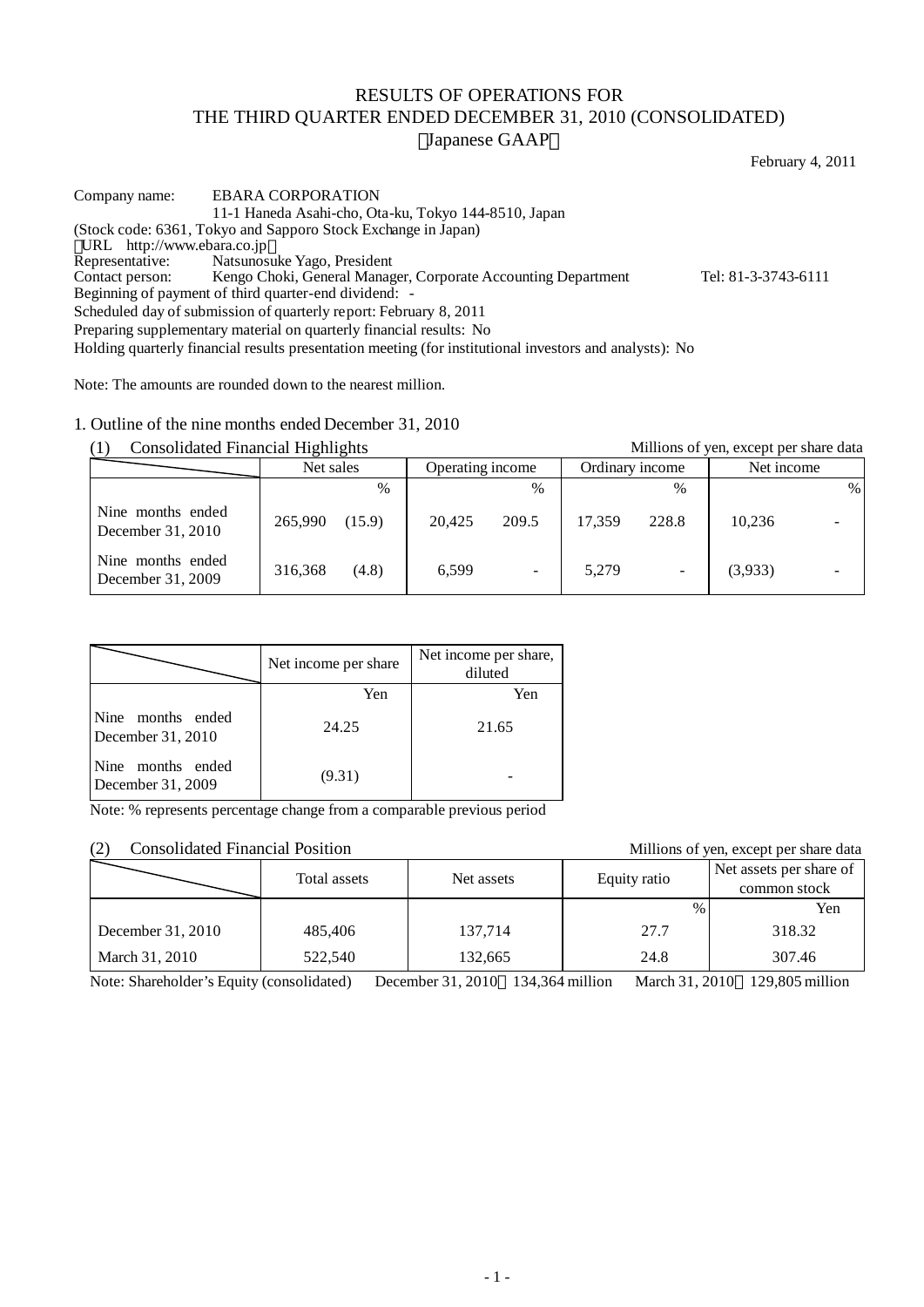## 2. Dividend

|                                                       |                      | Cash Dividend per share of common stock |                      |          |        |  |  |
|-------------------------------------------------------|----------------------|-----------------------------------------|----------------------|----------|--------|--|--|
|                                                       | End of $1st$ quarter | End of $2nd$ quarter                    | End of $3rd$ quarter | Year-end | Annual |  |  |
|                                                       | Yen                  | Yen                                     | Yen                  | Yen      | Yen    |  |  |
| Fiscal year ended<br>March 31, 2010                   |                      | 0.00                                    | ۰                    | 0.00     | 0.00   |  |  |
| Fiscal year ending<br>March 31, 2011                  |                      | 0.00                                    |                      |          |        |  |  |
| Fiscal year ending<br>March 31,<br>2011<br>(Forecast) |                      |                                         |                      | 5.00     | 5.00   |  |  |

Note: Revision of forecast for dividend during this quarter: Applicable

## 3. Forecast of results for the year ending March 31, 2011 Millions of yen

Net sales **Operating** income Ordinary income | Net income Net income per share %  $\%$  %  $\%$ Fiscal year ending March 31, 2011 405,000 (16.6) 26,000 37.2 23,000 37.3 11,000 102.1 26.06

Note 1: % represents percentage change from a comparable previous period

Note 2: Revision of the forecast during this quarter: Applicable

- 4. Others (For further details, please refer to the section of "2. Others" on page 8 of this document. )
	- (1) Changes in significant subsidiaries: Not applicable

Note: Refers to movements of specified subsidiaries that have resulted from any changes to the range of consolidated entities during the current quarterly accounting period.

- (2) Adoption of simplified accounting methods and specified accounting methods for the preparation of quarterly consolidated financial statements: Applicable
	- Note: Refers to whether any special accounting treatment or any simplified accounting treatment was used during the development of the quarterly consolidated financial statements.
- (3) Changes in accounting policies and presentation
	- (i) Changes due to revisions of accounting standards, etc.: Applicable
	- (ii) Changes other than (i) above: Not applicable
		- Note: Refers to changes to general rules and procedures, as well as to denotation methods for accounting treatment in relation to the development of current quarter consolidated financial statements as referenced in the section entitled, "Changes to Important Items that Form the Basis of the Development of the Quarterly Consolidated Financial Statements".
- (4) Number of shares outstanding (Common Stocks)

| (i) Number of common stocks<br>(Including treasury stocks)            | December 31, 2010                      |             | 422,725,658   March 31, 2010           | 422,725,658 |
|-----------------------------------------------------------------------|----------------------------------------|-------------|----------------------------------------|-------------|
| (ii) Number of treasury stocks                                        | December 31, 2010                      | 620,248     | March 31, 2010                         | 532,832     |
| (iii) Average number of common $\vert$<br>stocks (accumulated period) | Nine months ended<br>December 31, 2010 | 422,167,831 | Nine months ended<br>December 31, 2009 | 422,357,539 |

### **Recording of Implementation Conditions regarding Quarterly Review Procedures**

This quarterly financial summary does not fall within the scope of the Quarterly Review Procedures referenced in the Financial Instruments and Exchange Act. At the time of disclosure of the quarterly financial summary, the Group was in the process of implementing the quarterly review procedures for its quarterly financial statements.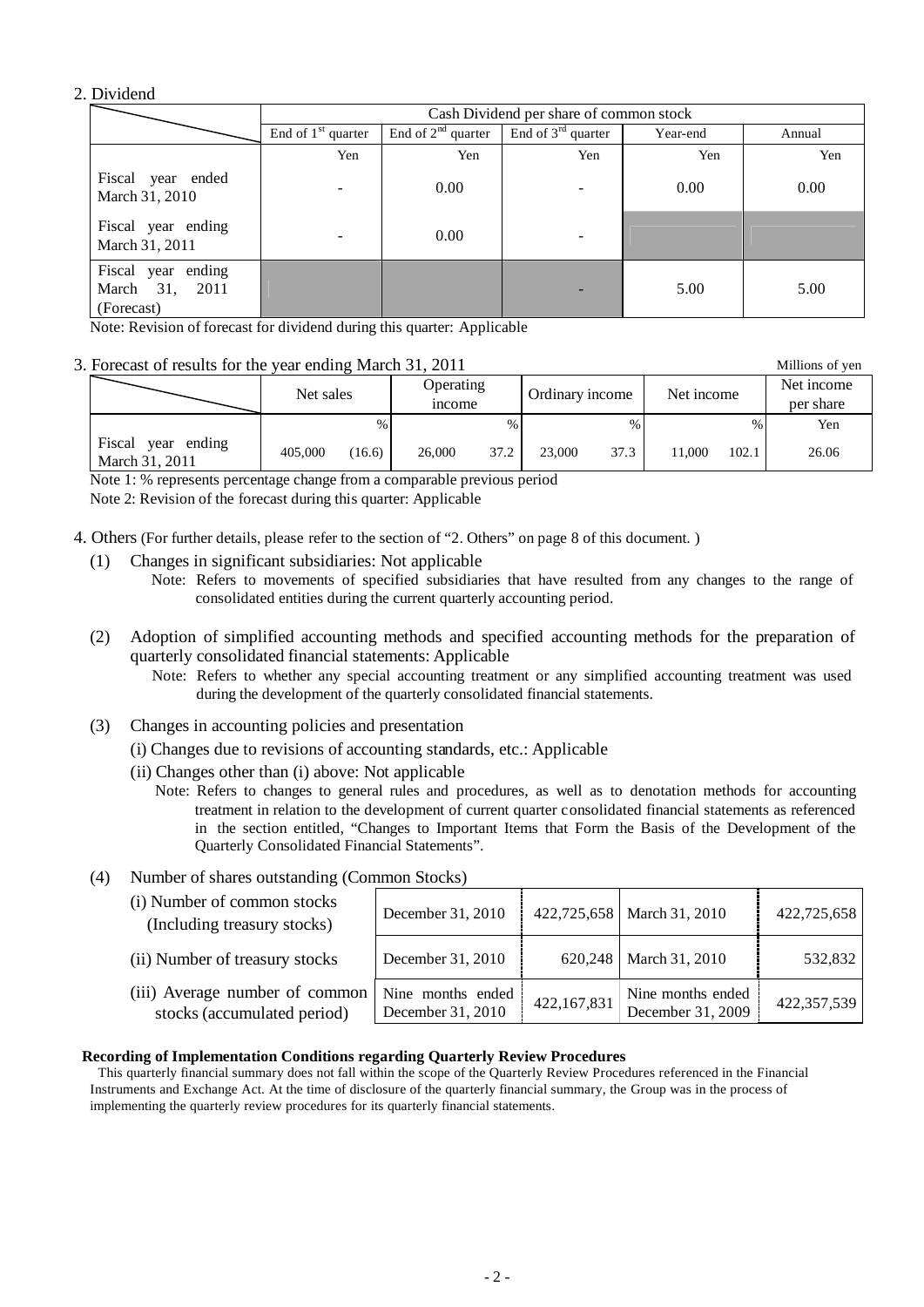## **Explanation of the Appropriate Use of Performance Forecasts and Other Related Matters**

- 1. The Group has revised the forecast of results and cash dividends for the year ending March 31, 2011 (consolidated), which was issued on November 5, 2010.
- 2. The forecasts of performance and other forward-looking statements contained in this document are based on information that was available to Ebara as of the time of the issuance of this document and on certain assumptions about uncertainties that may have an impact on the Company's performance. Actual performance may differ substantially from these forecasts owing to a wide range of factors. For further information on the assumptions made in the preparation of the forecasts of performance, please refer to the section of "(3) Qualitative information on consolidated earnings forecasts," on page 7 of this document.

## (Reference)

## Outline of the three months ended December 31, 2010

## Consolidated Financial Highlights Millions of yen, except per share data

| consonance I maneial Inginights<br>ministro of you, eneepy per share can |         |           |        |                  |       |                 |         |            |  |
|--------------------------------------------------------------------------|---------|-----------|--------|------------------|-------|-----------------|---------|------------|--|
|                                                                          |         | Net sales |        | Operating income |       | Ordinary income |         | Net income |  |
|                                                                          |         | $\%$      |        | $\%$             |       | $\%$            |         | $\%$       |  |
| Three months ended<br>December $31, 2010$                                | 92,879  | (13.1)    | 10.782 | 156.7            | 9.604 | 128.9           | 6,351   |            |  |
| Three months ended<br>December $31, 2009$                                | 106.897 | (2.2)     | 4.200  |                  | 4.195 |                 | (2,789) |            |  |

|                                         | Net income per share | Net income per share,<br>diluted |
|-----------------------------------------|----------------------|----------------------------------|
|                                         | Yen                  | Yen                              |
| Three months ended<br>December 31, 2010 | 15.05                | 13.32                            |
| Three months ended<br>December 31, 2009 | (6.61)               |                                  |

Note: % represents percentage change from a comparable previous period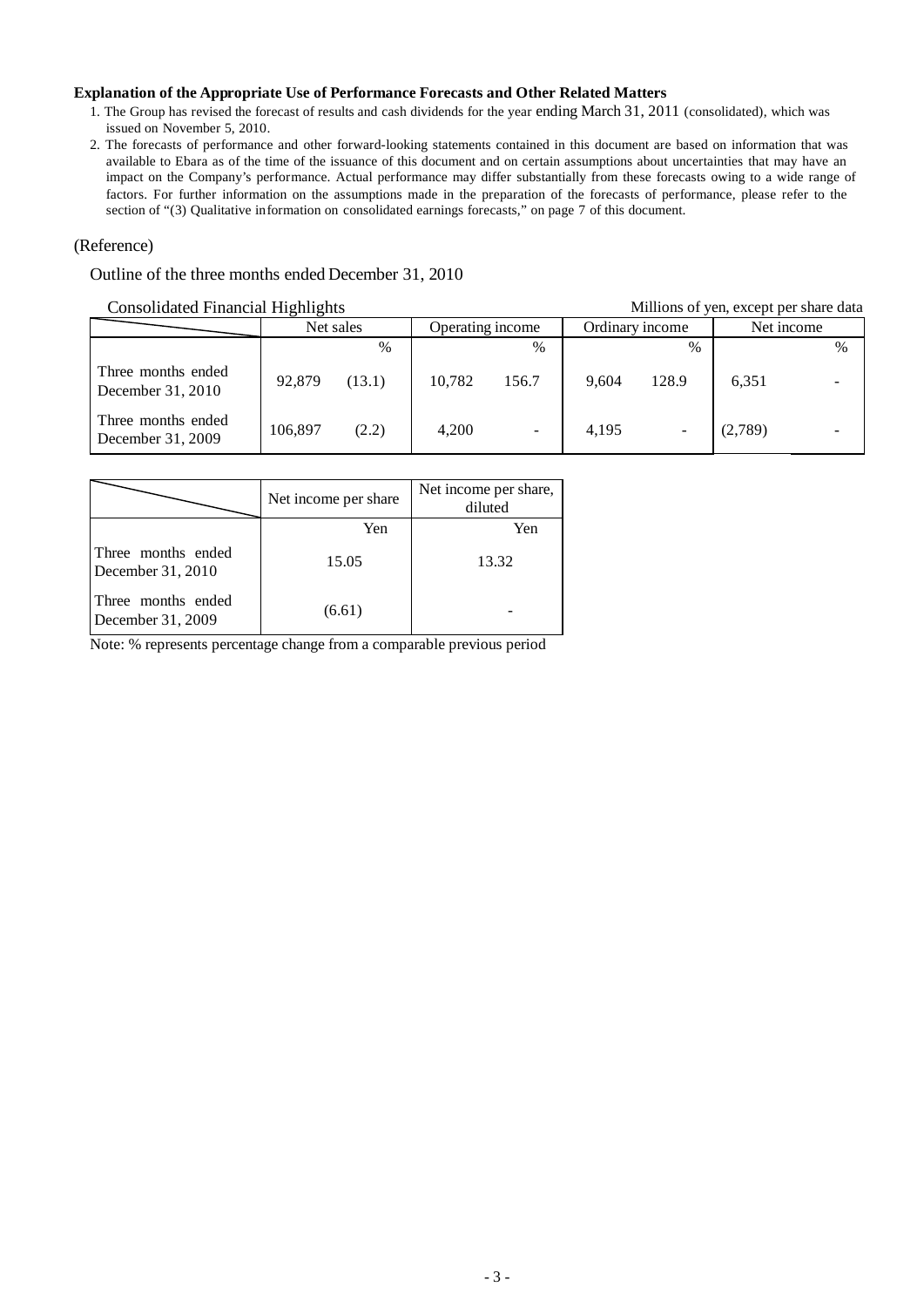# Contents

| 1. Qualitative information, Financial Statements, etc.                             |        |
|------------------------------------------------------------------------------------|--------|
| (1) Qualitative information on consolidated results of operations                  | 5      |
| (2) Qualitative information on consolidated financial position                     | 7      |
| (3) Qualitative information on consolidated earnings forecasts                     | $\tau$ |
| 2. Others                                                                          |        |
| (1) Adoption of simplified accounting methods and specified accounting methods for |        |
| the preparation of quarterly consolidated financial statements                     | 8      |
| (2) Changes in accounting policies and presentation                                | 8      |
| 3. Consolidated financial statements                                               |        |
| (1) Consolidated Balance Sheets                                                    | 9      |
| (2) Consolidated statements of income                                              |        |
| Nine months ended December 31, 2010                                                | 11     |
| Three months ended December 31, 2010                                               | 12     |
| (3) Consolidated statements of cash flows                                          | 13     |
| (4) Note for the assumption of going concern                                       | 14     |
| (5) Segment information                                                            | 14     |
| (6) Note for significant changes in the amount of shareholders' equity             | 18     |

# 4. Additional information

| Order received and sales | 1 Q |
|--------------------------|-----|
|                          |     |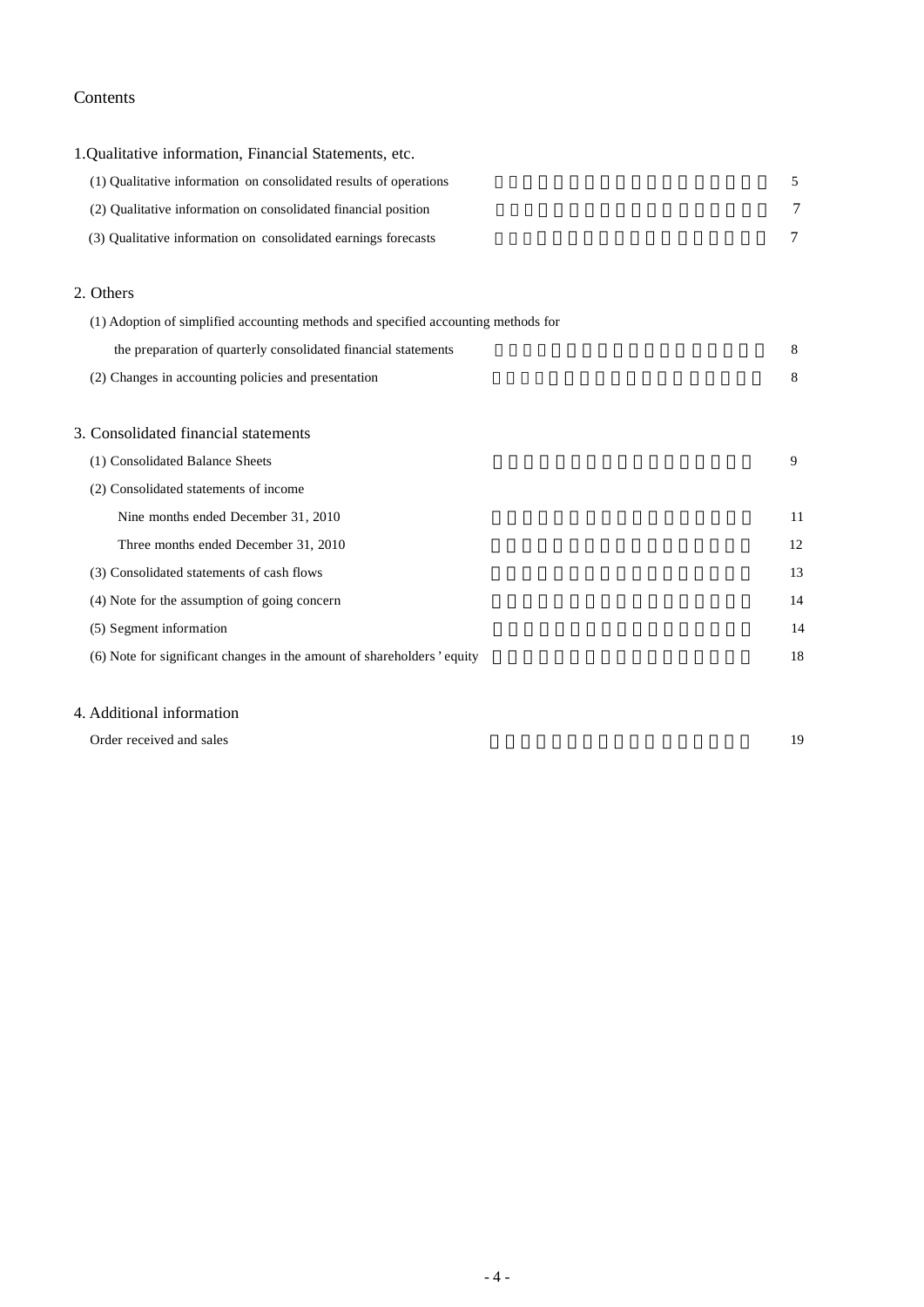#### 1.Qualitative information, Financial Statements, etc.

#### (1) Qualitative information on consolidated results of operations

(i) Overview

During the period through the end of the third quarter of fiscal 2011 (April 1 to December 31, 2010), operating conditions in overseas and domestic markets were as follows. In the United States, although recovery in the labor environment is lagging, signs of gradual recovery emerged, including impr ovement in personal consumption , in Europe also, improvement in economic conditions was weak, as risks of instability in the financial systems remained in certain countries. On the other hand, in Asia outside Japan, domestic demand grew, mainly in China, India, and certain other countries, and the economies of the region as a whole showed moderate expansion. In Japan, in the private sector, although there were signs of improvement in personal consumption and recovery in private capital investment, future directions continued to be uncertain as a consequence of the effects of the sharp appreciation of the yen. In the public sector, public works investment remained at a low level because of the impact of reductions in government budgets.

Amid these adverse economic conditions, the EBARA Group (the Group) proceeded with the implementation of its "E-Plan2010" Medium-Term Management Plan, and all the Group's business segments focused their fullest efforts on improving profitability. Under E-Plan2010, which is now in its final year of implementation and will cover the period through the target year of fiscal 2010 (ending March 31, 2011), the Group is concentrating on the basic policies of "strengthening the business base for sustained growth" and "implementing corporate activities that emphasize compliance." According to these basic policies, the Group is emphasizing selectivity and concentration in the allocation of its management resources, working to establish a business b ase from a global perspective, and improving cash flow.

During the third quarter (nine months), compared with the same quarter of the previous fiscal year, orders on a consolidated basis received by the Precision Machinery (PM) Company increased; however, because of the Fluid Machinery & Systems (FMS) Company decreased and the exclusion of the water treatment plant business of the Environmental Engineering (EE) Company from the scope of consolidation, overall orders decreased compared with the same quarter of the previous fiscal year. Although consolidated sales of the PM Company increased, overall consolidated sales decreased, mainly because of the sales of the FMS Company decreased and the exclusion of the water treatment plant business of the EE Company from the scope of consolidation. Operating income increased in the FMS Company, it improved in the EE Company and the PM Company, thus bringing an overall rise in the Group's operating income.

In the third quarter consolidated net sales of the Group amounte d to ¥265,990 million, 15.9% lower than for the same quarter of the previous fiscal year. The operating income was up 209.5% from the same quarter of the previous fiscal year, to ¥20,425 million, and ordinary income rose 228.8% from the same quarter of the previous fiscal year, to ¥17,359 million. The net income amounted to ¥10,236 million (an improvement of ¥ 14,170 million from the same quarter of the previous fiscal year).

#### (ii) Business segment information

Beginning with the first quarter under review, the "others" business, which was previously included in the EE Company, has been presented in the "Other" business segment, which contains results of activities not included in principal reporting segments. Comparisons of performance with the same quarter of the previous year have been calculated by recombining the performance figures for the previous fiscal year according to the classification after this change.

In the FMS Company, although projects are on a rising trend, mainly those for overseas water infrastructure, electric power generation, and oil and gas, the environment for orders continued to be difficult because of more -intense competition, the adverse impact of foreign currency fluctuations, and other factors. On the other hand, in the construction equipment industry, conditions were favorable because of the FMS Company 's initiatives to capture demand in China, Southeast Asia, South America, and other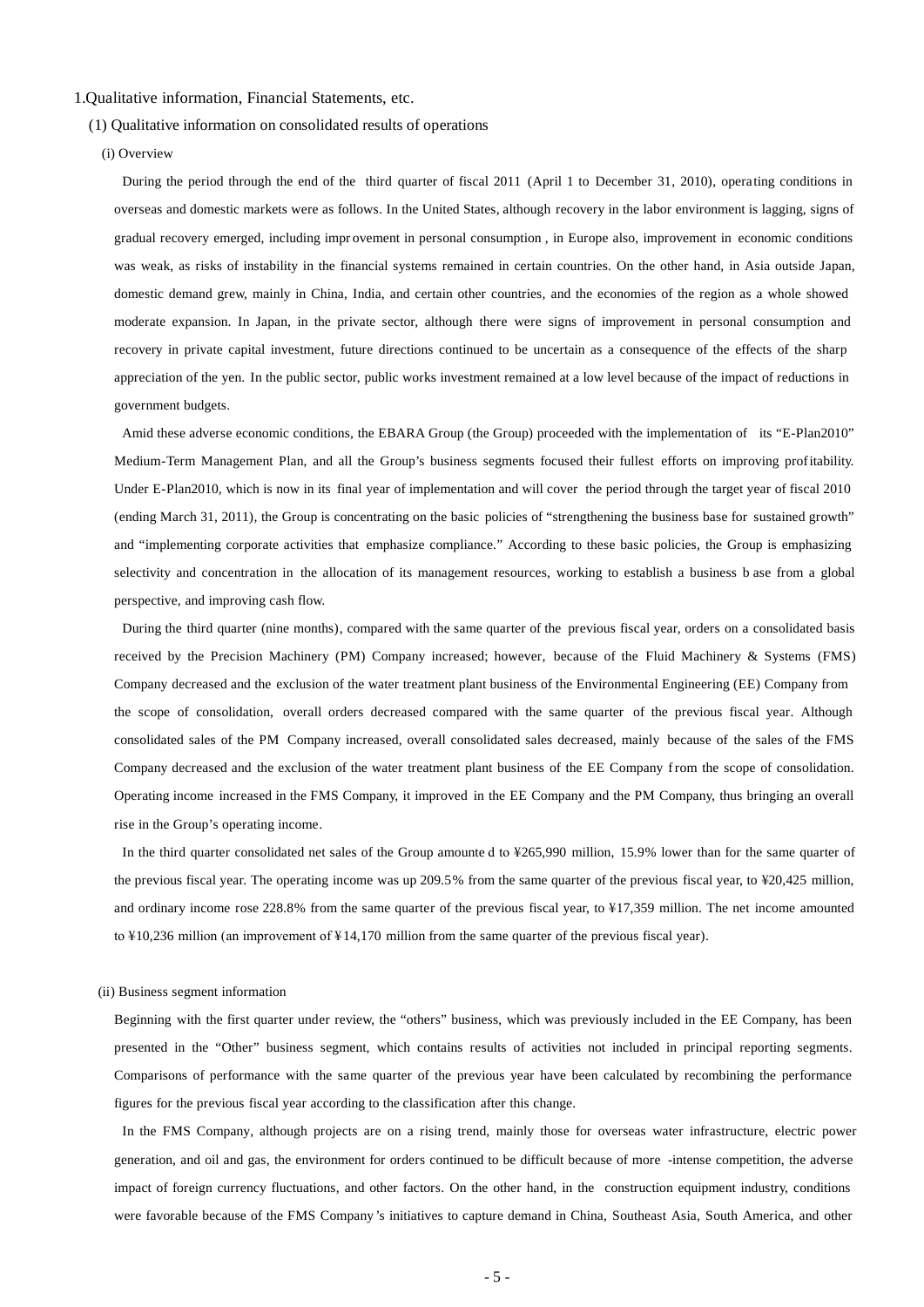emerging countries. Amid this operating environment, the FMS Company worked to strengt hen is after-sales service systems in the Middle East and other priority regions and promoted reductions in procurement costs. In the domestic market, the number of construction starts in the private sector continued to be at low level, but there are emerg ing signs of recovery in capital investment. Under these conditions, the FMS Company stepped up its initiatives to win orders for replacing and upgrading existing facilities, while also launching new products that help customers to reduce energy consumptio n. In addition, in the public -sector market, where the declining trend in budgets is continuing, the FMS Company was able to obtain major orders owing to the thoroughgoing management of orders and its aggressive response to the overall evaluation bidding s ystem.

In the third quarter (nine months), sales of the FMS Company declined 8.8% from the same quarter of the previous fiscal year, to ¥180,722 million, and segment income increaced 15.9% from the same quarter of the previous fiscal year, to ¥13,830 million.

In the EE Company, although circumstances in the core domestic public -sector market have continued to be tough, conditions have been stable. In particular, orders for upgrading core facilities are expanding, including work to extend the useful lives of aging facilities and make the transition to a low -carbon society. In addition, in the case of the construction of new facilities, there is a growing trend toward drawing on the capabilities of the private sector in the area of develop -build-operate (DBO) projects that include a range of services from construction through operation and management, and, for existing facilities, a trend toward signing long-term contracts for comprehensive management services. On the other hand, in the private sector, conditio ns have continued to be difficult as a result of restraints on capital investment. In the midst of these conditions, the EE Company is further strengthening its capabilities to respond accurately to changes in the market environment and customer needs by i ntegrating its capabilities for providing new plant construction (engineering, procurement, and construction, EPC) based on its technological capabilities, and the capabilities of its domestic network for providing operation and maintenance (O&M) services on a nationwide basis.

In the third quarter (nine months), sales of the EE Company declined 59.2% from the same quarter of the previous fiscal year, to ¥31,811 million, as a result of the exclusion of the water treatment plant business from the scope of consolidation . The segment income was ¥1,024 million (an improvement of ¥4,024 million from the same quarter of the previous fiscal year).

In the PM Company, where semiconductor manufacturers are the core customer group, demand for flash memories is rising along with the sudden expansion in the market for tablet -type mobile terminals, and demand in the "foundry" sector (companies that produce semiconductors on a subcontracting basis) as active. As a result, companies in Taiwan and South Korea, in particular, are continuing to make aggressive capital investments. Also, demand in the LED industry continued to be favorable, and the compact touch panel market is expanding. Amid these conditions, the PM Company worked to achieve greater efficiency through the reassignment of personnel, mainly to production and equipment installation divisions, to cope with the sudden improvement in market conditions.

In the third quarter (nine months), sales of the PM Company increased 33.1% from the same quarter of the previous fiscal year, to ¥46,020 million. The segment income was ¥5,593 million (an improvement of ¥8,656 million from the same quarter of the previous fiscal year).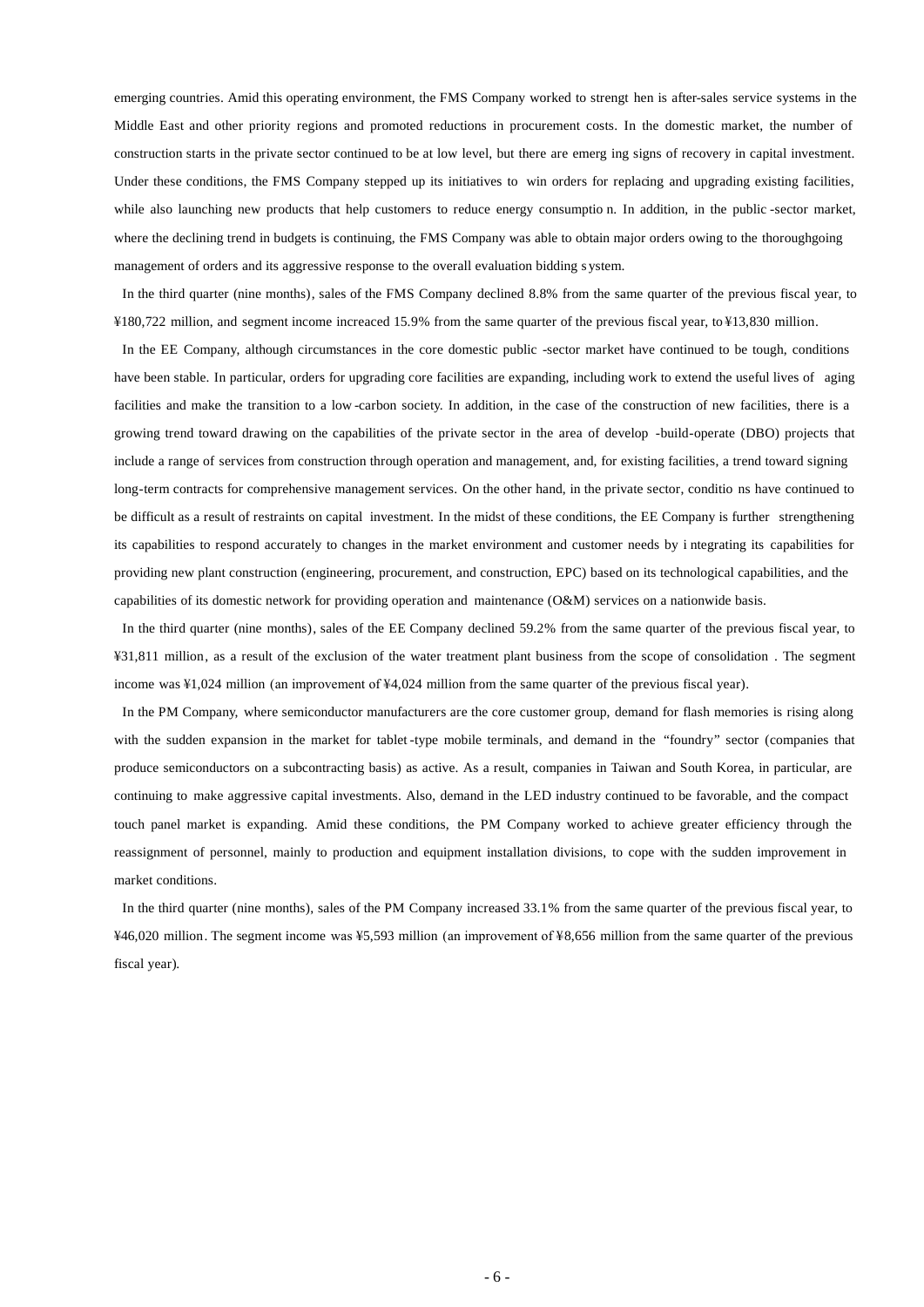#### (2) Qualitative information on consolidated financial position

At the end of the third quarter, the Group's total assets were ¥485,406 million, ¥37,133 million lower than at the end of the previous fiscal year. Principal changes in asset items included an increase in securities of ¥42,591 million and a decline of ¥14,604 million in cash and time deposits, ¥36,020 million in trade receivables and ¥28,601 million in others.

Total liabilities at the end of the third quarter amounted to ¥347,691 million, ¥42,183 million lower than at the end of the same quarter of the previous fiscal year. Principal changes in liability items included a decline of ¥13,453 million in trade payables, ¥11,961 million in interest-bearing debt, ¥6,423 million in reserve for construction losses, ¥4,344 million in asset retirement obligations and ¥3,174 million in others.

Net assets at the end of the third quarter amounted to ¥137,714 million, ¥5,049 million higher than at the end of the same quarter of the previous fiscal year. Principal changes affecting net asset items were a net income for the quarter of ¥10,236 million and a decline of 4,836 million in foreign currency translation adjustment.

#### (3) Qualitative information on consolidated earnings forecasts

Regarding the forecast of results for the year ending March 2011, since the previous announcement on November 5, 2010 have been revised as follows.

|                  | Fiscal year ending March 31, 2011 |            |
|------------------|-----------------------------------|------------|
|                  | Millions of yen                   |            |
| Net sales        | 405,000                           | $(16.6)\%$ |
| Operating income | 26,000                            | 37.2%      |
| Ordinary income  | 23,000                            | 37.3%      |
| Net income       | 11.000                            | 102.1%     |

Forecast of results for the year ending March 31, 2011 Millions of yen

The outlook for sales and segment income by business segment for the year ending March 31, 2011 is as follows.

| % represents composition         |                  |       |                 |       |  |
|----------------------------------|------------------|-------|-----------------|-------|--|
|                                  | <b>Net Sales</b> |       | Segment income  |       |  |
|                                  | Millions of yen  |       | Millions of yen |       |  |
| Fluid Machinery & Systems        | 280,000          | 69.1% | 19,000          | 73.1% |  |
| <b>Environmental Engineering</b> | 48,000           | 11.9% | 0               | 0%    |  |
| <b>Precision Machinery</b>       | 67,000           | 16.5% | 7,000           | 26.9% |  |
| Others                           | 10,000           | 2.5%  | 0               | 0%    |  |
| Total                            | 405,000          | 100%  | 26,000          | 100%  |  |

Note 1: % represents percentage change from a comparable previous period.

Factors that may have an influence on the Group's actual performance include those listed below; however, such factors are not limited to those on this list.

- 1. Impact of changes in market conditions
- 2. Effects of major projects and overseas business operations (including incurring of additional costs, liabilities for completion delays, country risk)
- 3. Effects of the InfraServe project in Germany including incurring of additional costs
- 4. Effects of business realignments, etc.
- 5. Effects of exchange rate fluctuations
- 6. Increases in interest rate payments owing to fluctuations in interest rates
- 7. Impact of natural disasters and damage to the social infrastructure
- 8. Changes in possibility of recovery of deferred tax assets
- 9. Impact of fluctuations in materials prices
- 10. Effects of litigation risk
- 11. Effects of legal control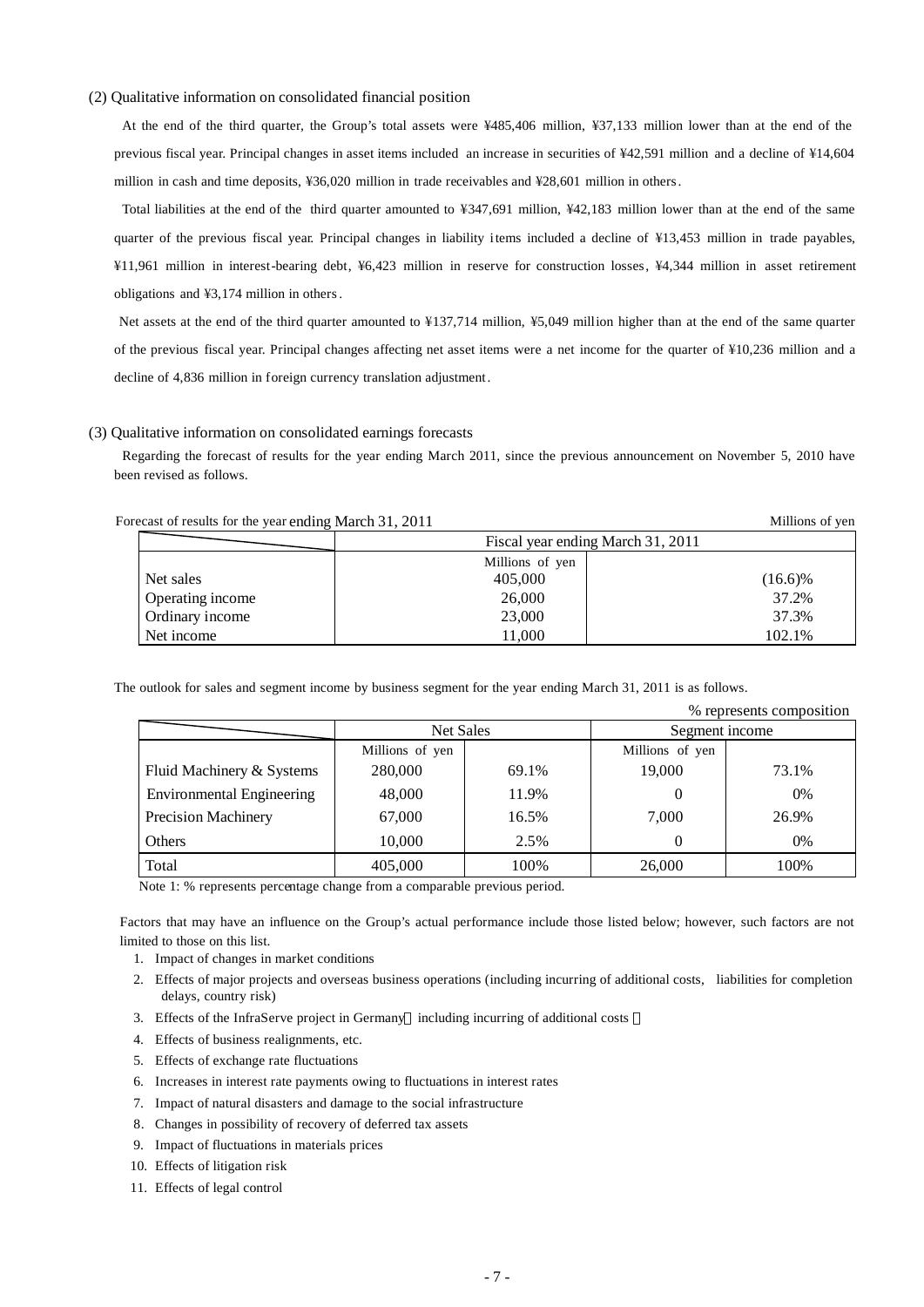#### 2. Others

- (1) Adoption of simplified accounting methods and specified accounting methods for the preparation of quarterly consolidated financial statements
	- (i) Simplified accounting methods

(Method for calculating income taxes and deferred tax assets and liabilities)

In calculating corporate income tax, etc., to be paid, the Group employs a simplified method that limits the items to be added and subtracted, and items to be deducted from the tax amount, to material items.

In calculating tax expenses for accumulated consolidated results through the third quarter, the Group has applied tax effect accounting using the simplified method, and corporate income taxes, inhabitants' taxes, and enterprise taxes as well as adjustments to corporate income taxes under the single item "Income taxes".

To make judgments regarding the recoverabilit y of deferred tax assets, in cases where it is deemed that there have been no major changes in the management environment since the end of the previous fiscal year and no temporary differences or other circumstances have arisen, the Group uses the outlook for consolidated performance and tax planning employed for the previous accounting year. When it is deemed that major changes have occurred or when temporary differences or other circumstances have arisen, the Group uses the outlook for consolidated perfor mance and tax planning employed for the previous accounting year after making adjustments to take account of such major changes, etc.

(ii) Specified accounting methods for the preparation of quarterly consolidated financial statements Use of special accounting treatment was not material.

#### (2) Changes in accounting policies and presentation

(Application of the Accounting standards for asset retirement obligations)

From the beginning of the first quarter of the current fiscal year, the Accounting Standard for Asset Retirement Obligations (Accounting Standards Bureau of Japan (ASBJ) Statement No. 18, issued on March 31, 2008) and the Implementation Guidance on Accounting Standard for Asset Retirement Obligations (ASBJ Guidance No. 21, issued on March 31, 2008) have been adopted.

As a consequence, for accumulated consolidated results through the third quarter, the operating income and ordinary income were each ¥122 million lower, and income before income taxes were ¥1,029 million lower than under the previous method for the recognition of calculation. The change in asset retirement obligations by adoption of these standards is ¥1,742 million.

#### (Application of the Accounting standards for Business Combinations and Rlated Matters)

From the beginning of the third quarter of the current fiscal year, the Accounting Standard for Business Combinations ( ASBJ Guidance No. 21, issued on December 26, 2008), Accounting Standard for Consolidated Financial Statements ( ASBJ Guidance No. 22, issued on December 26, 2008), Partial Amendments to Accounting Standard for Research and Development Costs ( ASBJ Guidance No. 23, issued on December 26, 2008), Revised Accounting Standard for Business Divestitures (ASBJ Guidance No. 7, issued on December 26, 2008), Revised Accounting Standard for Equity method of Accounting for Investments (ASBJ Guidance No. 16, issued on December 26, 2008) and Revised Accounting Standard for Business Combinations and Accounting Standard for Business Divestitures (ASBJ Guidance No. 10, issued on December 26, 2008) have been adopted.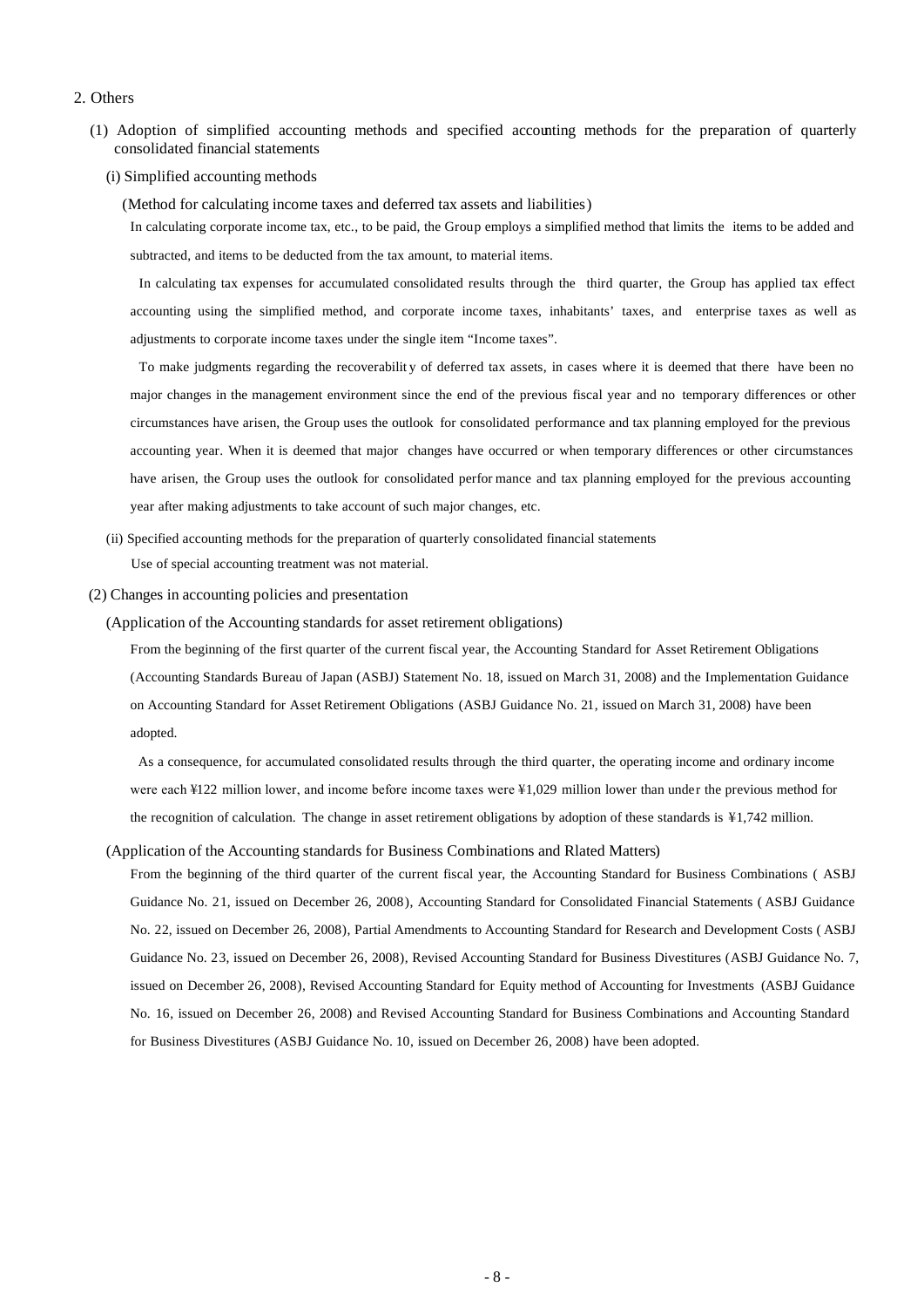# 3. Consolidated financial statements

# (1) Consolidated Balance Sheets

|                                             | December 31, 2010 | March 31, 2010  |
|---------------------------------------------|-------------------|-----------------|
|                                             | Millions of yen   | Millions of yen |
| Assets                                      |                   |                 |
| Current assets                              |                   |                 |
| Cash and time deposits                      | 65,484            | 80,089          |
| Trade receivables                           | 127,805           | 163,825         |
| <b>Securities</b>                           | 44,214            | 1,622           |
| Finished goods                              | 7,800             | 11,033          |
| Work in process                             | 53,088            | 40,251          |
| Raw materials                               | 19,296            | 18,524          |
| Others                                      | 30,943            | 59,545          |
| Allowance for doubtful receivables          | (1, 387)          | (1,028)         |
| Total current assets                        | 347,247           | 373,864         |
| Fixed assets                                |                   |                 |
| Tangible fixed assets                       |                   |                 |
| Buildings, net                              | 39,321            | 40,034          |
| Machinery and equipment, net                | 23,614            | 25,306          |
| Others                                      | 28,223            | 32,438          |
| Total tangible assets                       | 91,160            | 97,779          |
| Intangible assets                           | 7,445             | 8,984           |
| Investments and long-term receivables       |                   |                 |
| Investment securities                       | 21,475            | 23,252          |
| Others                                      | 21,016            | 21,737          |
| Allowance for doubtful receivables          | (2,937)           | (3,078)         |
| Total investments and long-term receivables | 39,553            | 41,911          |
| Total fixed assets                          | 138,158           | 148,675         |
| Total assets                                | 485,406           | 522,540         |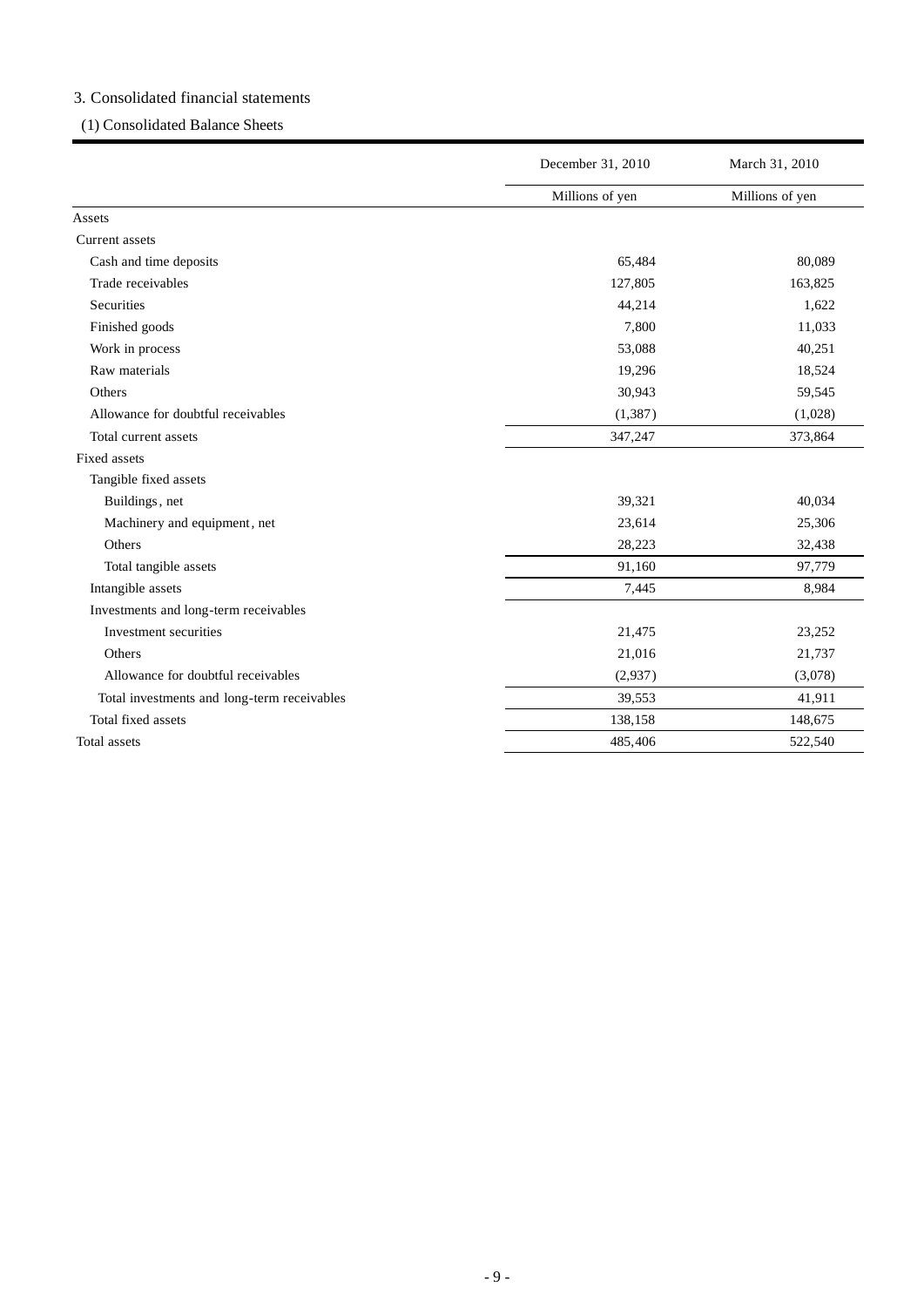|                                                             | December 31, 2010 | March 31, 2010  |
|-------------------------------------------------------------|-------------------|-----------------|
|                                                             | Millions of yen   | Millions of yen |
| Liabilities                                                 |                   |                 |
| <b>Current liabilities</b>                                  |                   |                 |
| Trade payables                                              | 86,332            | 99,785          |
| Short-term bank loans                                       | 65,173            | 74,610          |
| Current portion of bonds with subscription rights to shares | 20,000            |                 |
| Bonus payment reserve                                       | 2,977             | 5,232           |
| Directors' bonus payment reserve                            | 59                | 101             |
| Reserve for losses on construction completion guarantees    | 8,665             | 9,601           |
| Reserve for product warranties                              | 1,661             | 1,365           |
| Reserve for construction losses                             | 13,733            | 20,157          |
| Reserve for losses on contingent liabilities                | 30                | 31              |
| Reserve for expenses related to the sale of land            | 2,904             | 4,588           |
| Others                                                      | 44,025            | 47,200          |
| Total current liabilities                                   | 245,565           | 262,676         |
| Long-term liabilities                                       |                   |                 |
| Bonds with stock acquisition rights                         | 20,000            | 40,000          |
| Long-term bank loans                                        | 59,161            | 61,204          |
| Accrued severance and pension costs                         | 16,359            | 20,704          |
| Directors' retirement allowance reserve                     | 302               | 362             |
| Asset retirement obligations                                | 1,762             |                 |
| Others                                                      | 4,539             | 4,927           |
| Total long-term liabilities                                 | 102,125           | 127,198         |
| <b>Total liabilities</b>                                    | 347,691           | 389,874         |
| Net assets                                                  |                   |                 |
| Shareholders' equity                                        |                   |                 |
| Common stock                                                | 61,284            | 61,284          |
| Capital surplus                                             | 65,212            | 65,212          |
| Retained earnings                                           | 22,803            | 12,567          |
| Treasury stock, at cost                                     | (253)             | (219)           |
| Total shareholders' equity                                  | 149,047           | 138,844         |
| Net unrealized gain                                         |                   |                 |
| Net unrealized gain on investment securities                | 771               | 1,576           |
| Deferred gains or losses on hedges                          | (1)               |                 |
| Translation adjustments                                     | (15, 451)         | (10, 615)       |
| Total net unrealized gain                                   | (14, 682)         | (9,039)         |
| Subscription rights to shares                               | 296               | 104             |
| Minority interests in consolidated subsidiaries             | 3,053             | 2,755           |
| Total Net assets                                            | 137,714           | 132,665         |
| Total liabilities and net assets                            | 485,406           | 522,540         |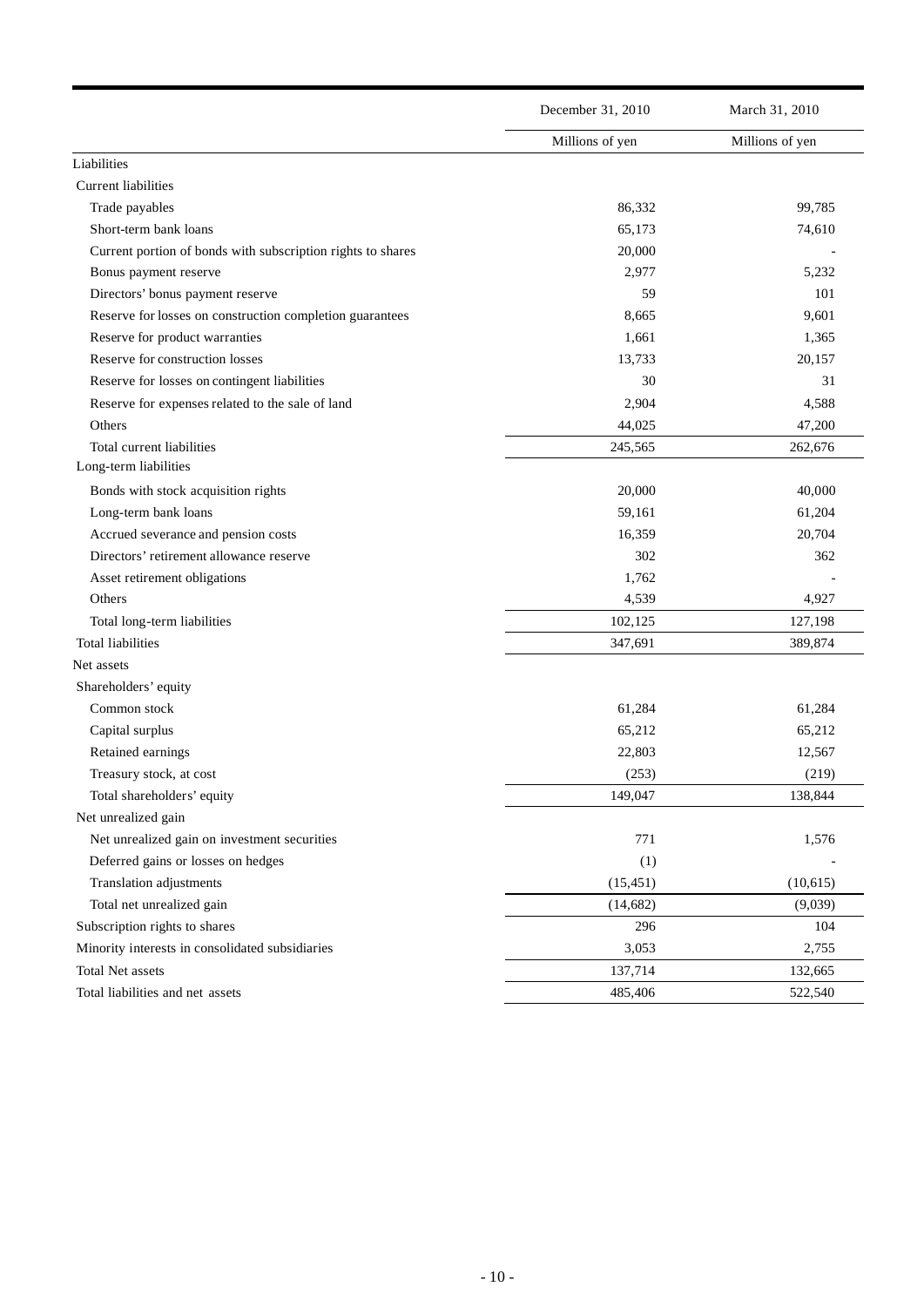## (2) Consolidated statements of income

## Nine months ended December 31, 2010

|                                                                                           | From April 1, 2009<br>to December 31, 2009 | From April 1, 2010<br>to December 31, 2010 |
|-------------------------------------------------------------------------------------------|--------------------------------------------|--------------------------------------------|
|                                                                                           | Millions of yen                            | Millions of yen                            |
| Net sales                                                                                 | 316,368                                    | 265,990                                    |
| Cost of sales                                                                             | 254,435                                    | 195,275                                    |
| Gross profit                                                                              | 61,932                                     | 70,715                                     |
| Selling, general and administrative expenses                                              | 55,332                                     | 50,289                                     |
| Operating income                                                                          | 6,599                                      | 20,425                                     |
| Non-operating income                                                                      |                                            |                                            |
| Interest income                                                                           | 277                                        | 194                                        |
| Dividend income                                                                           | 218                                        | 281                                        |
| Equity in earnings of affiliates                                                          | 73                                         | 205                                        |
| Compensation income                                                                       | 576                                        |                                            |
| Others                                                                                    | 888                                        | 877                                        |
| Total of non-operating income                                                             | 2,034                                      | 1,559                                      |
| Non-operating expenses                                                                    |                                            |                                            |
| Interest expenses                                                                         | 2,652                                      | 2,427                                      |
| Foreign exchange loss                                                                     | 52                                         | 1,471                                      |
| Others                                                                                    | 649                                        | 725                                        |
| Total of non-operating expenses                                                           | 3,354                                      | 4,625                                      |
| Ordinary income                                                                           | 5,279                                      | 17,359                                     |
| Extraordinary income                                                                      |                                            |                                            |
| Gain on sales of fixed assets                                                             | 196                                        | 1,007                                      |
| Gain on sales of investment securities                                                    |                                            | 1,218                                      |
| Gain on reversal of allowance for doubtfull receivable                                    | 500                                        |                                            |
| Gain on transfer among severance payment plans                                            | 238                                        |                                            |
| Gain on adjustment for changes of accounting standard for<br>construction contracts       | 287                                        |                                            |
| Gain on forgiveness of debts                                                              | 474                                        |                                            |
| Others                                                                                    | 38                                         |                                            |
| Total of extraordinary income                                                             | 1,737                                      | 2,226                                      |
| Extraordinary expenses                                                                    |                                            |                                            |
| Loss on sales of fixed assets                                                             |                                            | 361                                        |
| Loss on disposal of fixed assets                                                          | 454                                        | 199                                        |
| Loss on valuation of investment securities                                                | 367                                        | 176                                        |
| Loss on liquidation of subsidiaries and affiliates                                        | 8,620                                      |                                            |
| Special retirement benefit paid                                                           | 587                                        |                                            |
| Loss on adjustment for changes of accounting standard for<br>asset retirement obligations |                                            | 906                                        |
| Others                                                                                    | 190                                        | 36                                         |
| Total of extraordinary expenses                                                           | 10,220                                     | 1,682                                      |
| Income (loss) before income taxes                                                         | (3,203)                                    | 17,903                                     |
| Income taxes                                                                              | 265                                        | 7,159                                      |
| Income before minority interests                                                          |                                            | 10,744                                     |
| Minority interests in income                                                              | 464                                        | 507                                        |
| Net income (loss)                                                                         | (3,933)                                    | 10,236                                     |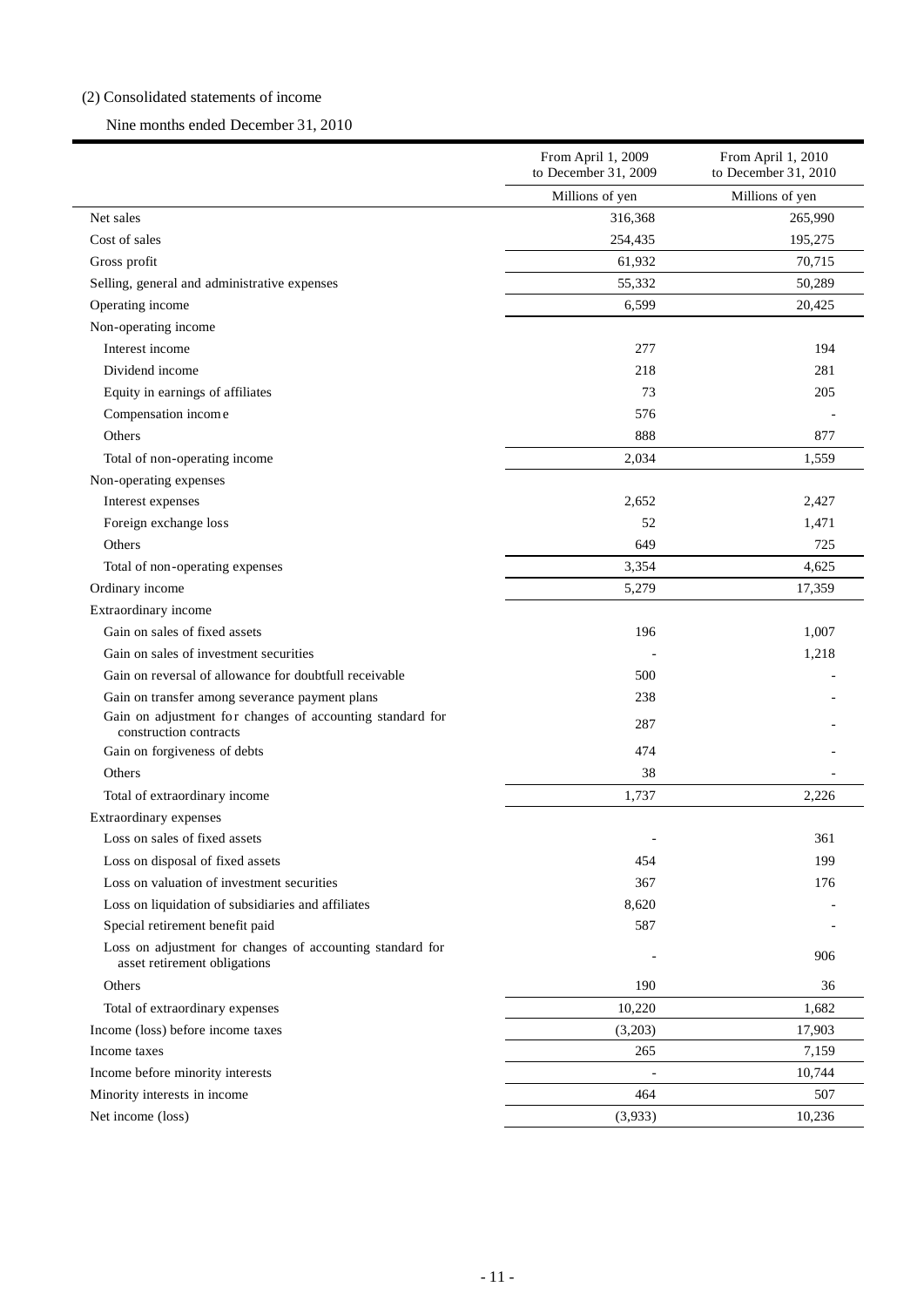## (2) Consolidated statements of income

## Three months ended December 31, 2010

|                                                        | From October 1, 2009<br>to December 31, 2009 | From October 1, 2010<br>to December 31, 2010 |
|--------------------------------------------------------|----------------------------------------------|----------------------------------------------|
|                                                        | Millions of yen                              | Millions of yen                              |
| Net sales                                              | 106,897                                      | 92,879                                       |
| Cost of sales                                          | 85,113                                       | 65,599                                       |
| Gross profit                                           | 21,784                                       | 27,279                                       |
| Selling, general and administrative expenses           | 17,584                                       | 16,497                                       |
| Operating income                                       | 4,200                                        | 10,782                                       |
| Non-operating income                                   |                                              |                                              |
| Interest income                                        | 94                                           | 96                                           |
| Dividend income                                        | 65                                           | 56                                           |
| Equity in earnings of affiliates                       | 36                                           | 180                                          |
| Compensation income                                    | 576                                          |                                              |
| Others                                                 | 261                                          | 271                                          |
| Total of non-operating income                          | 1,034                                        | 605                                          |
| Non-operating expenses                                 |                                              |                                              |
| Interest expenses                                      | 911                                          | 797                                          |
| Foreign exchange loss                                  |                                              | 893                                          |
| Others                                                 | 127                                          | 92                                           |
| Total of non-operating expenses                        | 1,039                                        | 1,783                                        |
| Ordinary income                                        | 4,195                                        | 9,604                                        |
| Extraordinary income                                   |                                              |                                              |
| Gain on sales of fixed assets                          | 26                                           | 979                                          |
| Gain on sales of investment securities                 |                                              | 600                                          |
| Gain on reversal of allowance for doubtful receivables | 292                                          |                                              |
| Others                                                 | 1                                            | 13                                           |
| Total of extraordinary income                          | 320                                          | 1,593                                        |
| Extraordinary expenses                                 |                                              |                                              |
| Loss on sales of fixed assets                          |                                              | 146                                          |
| Loss on disposal of fixed assets                       | 131                                          | 153                                          |
| Loss on valuation of investment securities             | 3                                            | 176                                          |
| Loss on liquidation of subsidiaries and affiliates     | 7,470                                        |                                              |
| Others                                                 | 65                                           | 23                                           |
| Total of extraordinary expenses                        | 7,670                                        | 500                                          |
| Income (loss) before income taxes                      | (3, 154)                                     | 10,697                                       |
| Income taxes                                           | (584)                                        | 4,225                                        |
| Income before minority interests                       | $\blacksquare$                               | 6,471                                        |
| Minority interests in income                           | 219                                          | 120                                          |
| Net income (loss)                                      | (2,789)                                      | 6,351                                        |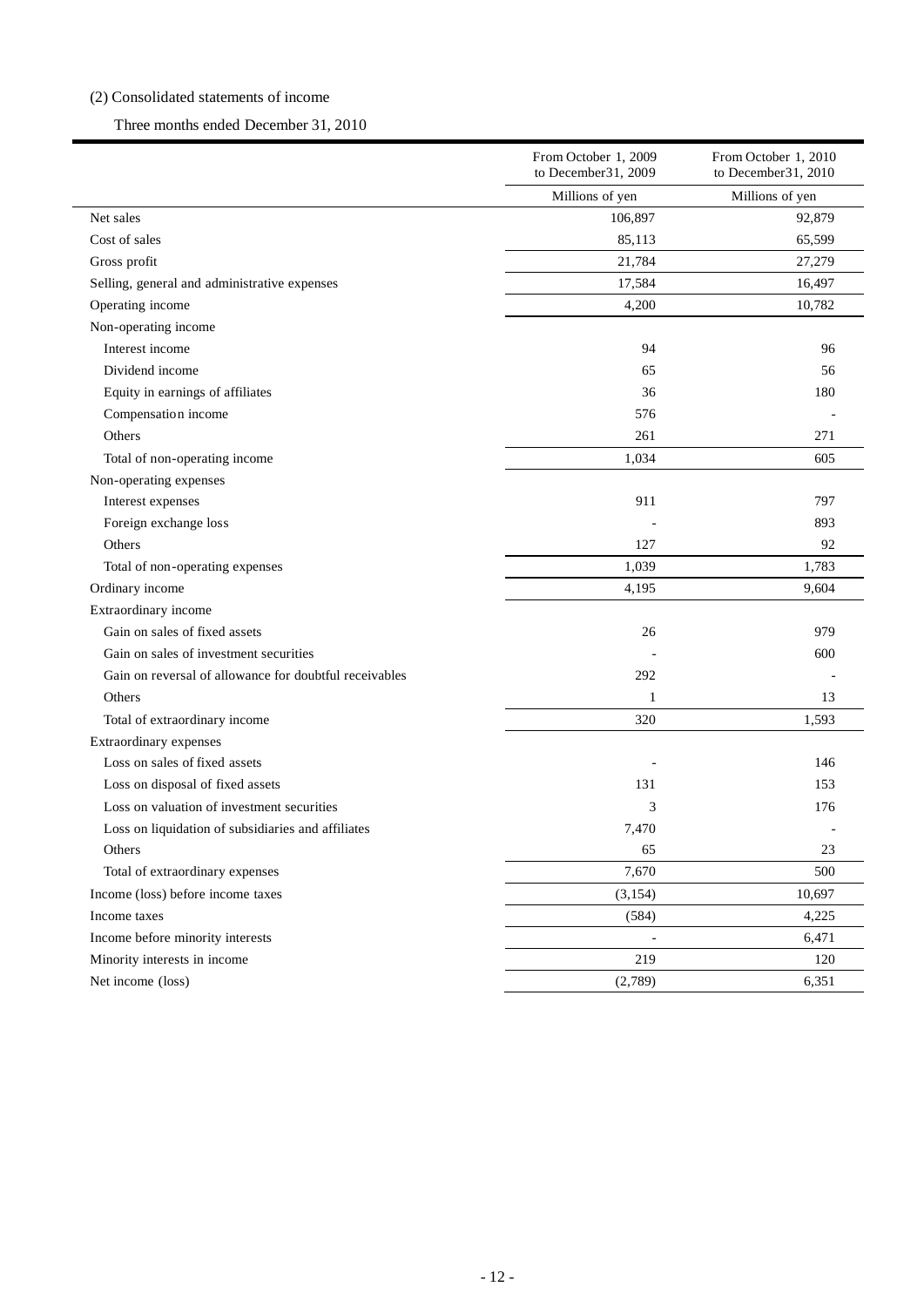# (3) Consolidated statements of cash flows

| Millions of yen<br>Millions of yen<br>Cash flows from operating activities<br>Income (loss) before income taxes<br>17,903<br>(3,203)<br>Depreciation and amortization<br>10,008<br>11,177<br>Loss on adjustment for changes of accounting standard for<br>906<br>Asset retirement obligations<br>Loss (gain) on sales of investment securities<br>(1,218)<br>Increase (decrease) in allowances<br>(6,783)<br>(15,069)<br>Loss (gain) on sales of fixed assets<br>(85)<br>(645)<br>Interest and dividend income<br>(495)<br>(476)<br>2,652<br>2,427<br>Interest expenses<br>Decrease (increase) in trade receivables<br>37,473<br>34,013<br>Decrease (increase) in inventories<br>(6,304)<br>(11,702)<br>Increase (decrease) in trade payables<br>(29,963)<br>(11, 594)<br>Others<br>9,038<br>8,150<br>32,703<br>Sub-total<br>13,504<br>Interest and dividend received<br>1,299<br>707<br>Interest expenses paid<br>(2,155)<br>(2,216)<br>Income taxes paid<br>(3, 413)<br>(6,608)<br>Net cash provided by operating activities<br>9,234<br>24,585<br>Cash flows from investing activities<br>Purchase of fixed assets<br>(10, 285)<br>(16, 334)<br>Proceeds from sales of fixed assets<br>511<br>16,909<br>Purchase of investment securities<br>(382)<br>(36)<br>Proceeds from sales and redemption of investment<br>100<br>1,951<br>securities<br>Purchase of investments in subsidiaries<br>(28)<br>Payments of loans receivable<br>(2,840)<br>(947)<br>Collection of loans receivable<br>1,800<br>7,621<br>277<br>Others<br>160<br>Net cash provided by (used in) investing activities<br>(16, 521)<br>14,998<br>Cash flows from financing activities<br>Increase in short-term bank loans<br>19,233<br>Decrease in short-term bank loan<br>(43, 034)<br>Net increase (decrease) in short-term bank loans<br>(4,699)<br>Proceeds from long-term bank loans<br>42,100<br>4,429<br>Repayment of long-term bank loans<br>(410)<br>(9,281)<br>Purchase and sales of treasury stock<br>(33)<br>(46)<br>Cash dividends paid to minority shareholders<br>(696)<br>(437)<br>Others<br>(609)<br>17,145<br>Net cash provided by (used in) financing activities<br>(10,632)<br>Translation adjustments<br>(965)<br>(2)<br>Increase (decrease) in cash and cash equivalents<br>9,855<br>27,986<br>Cash and cash equivalents at the beginning of period:<br>81,711<br>77,194<br>Increase (decrease) in cash and cash equivalents resulting from<br>3,137<br>change of scope of consolidation<br>Cash and cash equivalents at the end of period<br>109,698<br>90,187 | From April 1, 2009<br>to December 31, 2009 | From April 1, 2010<br>to December 31, 2010 |
|-----------------------------------------------------------------------------------------------------------------------------------------------------------------------------------------------------------------------------------------------------------------------------------------------------------------------------------------------------------------------------------------------------------------------------------------------------------------------------------------------------------------------------------------------------------------------------------------------------------------------------------------------------------------------------------------------------------------------------------------------------------------------------------------------------------------------------------------------------------------------------------------------------------------------------------------------------------------------------------------------------------------------------------------------------------------------------------------------------------------------------------------------------------------------------------------------------------------------------------------------------------------------------------------------------------------------------------------------------------------------------------------------------------------------------------------------------------------------------------------------------------------------------------------------------------------------------------------------------------------------------------------------------------------------------------------------------------------------------------------------------------------------------------------------------------------------------------------------------------------------------------------------------------------------------------------------------------------------------------------------------------------------------------------------------------------------------------------------------------------------------------------------------------------------------------------------------------------------------------------------------------------------------------------------------------------------------------------------------------------------------------------------------------------------------------------------------------------------------------------------------------------------------------------------------------|--------------------------------------------|--------------------------------------------|
|                                                                                                                                                                                                                                                                                                                                                                                                                                                                                                                                                                                                                                                                                                                                                                                                                                                                                                                                                                                                                                                                                                                                                                                                                                                                                                                                                                                                                                                                                                                                                                                                                                                                                                                                                                                                                                                                                                                                                                                                                                                                                                                                                                                                                                                                                                                                                                                                                                                                                                                                                           |                                            |                                            |
|                                                                                                                                                                                                                                                                                                                                                                                                                                                                                                                                                                                                                                                                                                                                                                                                                                                                                                                                                                                                                                                                                                                                                                                                                                                                                                                                                                                                                                                                                                                                                                                                                                                                                                                                                                                                                                                                                                                                                                                                                                                                                                                                                                                                                                                                                                                                                                                                                                                                                                                                                           |                                            |                                            |
|                                                                                                                                                                                                                                                                                                                                                                                                                                                                                                                                                                                                                                                                                                                                                                                                                                                                                                                                                                                                                                                                                                                                                                                                                                                                                                                                                                                                                                                                                                                                                                                                                                                                                                                                                                                                                                                                                                                                                                                                                                                                                                                                                                                                                                                                                                                                                                                                                                                                                                                                                           |                                            |                                            |
|                                                                                                                                                                                                                                                                                                                                                                                                                                                                                                                                                                                                                                                                                                                                                                                                                                                                                                                                                                                                                                                                                                                                                                                                                                                                                                                                                                                                                                                                                                                                                                                                                                                                                                                                                                                                                                                                                                                                                                                                                                                                                                                                                                                                                                                                                                                                                                                                                                                                                                                                                           |                                            |                                            |
|                                                                                                                                                                                                                                                                                                                                                                                                                                                                                                                                                                                                                                                                                                                                                                                                                                                                                                                                                                                                                                                                                                                                                                                                                                                                                                                                                                                                                                                                                                                                                                                                                                                                                                                                                                                                                                                                                                                                                                                                                                                                                                                                                                                                                                                                                                                                                                                                                                                                                                                                                           |                                            |                                            |
|                                                                                                                                                                                                                                                                                                                                                                                                                                                                                                                                                                                                                                                                                                                                                                                                                                                                                                                                                                                                                                                                                                                                                                                                                                                                                                                                                                                                                                                                                                                                                                                                                                                                                                                                                                                                                                                                                                                                                                                                                                                                                                                                                                                                                                                                                                                                                                                                                                                                                                                                                           |                                            |                                            |
|                                                                                                                                                                                                                                                                                                                                                                                                                                                                                                                                                                                                                                                                                                                                                                                                                                                                                                                                                                                                                                                                                                                                                                                                                                                                                                                                                                                                                                                                                                                                                                                                                                                                                                                                                                                                                                                                                                                                                                                                                                                                                                                                                                                                                                                                                                                                                                                                                                                                                                                                                           |                                            |                                            |
|                                                                                                                                                                                                                                                                                                                                                                                                                                                                                                                                                                                                                                                                                                                                                                                                                                                                                                                                                                                                                                                                                                                                                                                                                                                                                                                                                                                                                                                                                                                                                                                                                                                                                                                                                                                                                                                                                                                                                                                                                                                                                                                                                                                                                                                                                                                                                                                                                                                                                                                                                           |                                            |                                            |
|                                                                                                                                                                                                                                                                                                                                                                                                                                                                                                                                                                                                                                                                                                                                                                                                                                                                                                                                                                                                                                                                                                                                                                                                                                                                                                                                                                                                                                                                                                                                                                                                                                                                                                                                                                                                                                                                                                                                                                                                                                                                                                                                                                                                                                                                                                                                                                                                                                                                                                                                                           |                                            |                                            |
|                                                                                                                                                                                                                                                                                                                                                                                                                                                                                                                                                                                                                                                                                                                                                                                                                                                                                                                                                                                                                                                                                                                                                                                                                                                                                                                                                                                                                                                                                                                                                                                                                                                                                                                                                                                                                                                                                                                                                                                                                                                                                                                                                                                                                                                                                                                                                                                                                                                                                                                                                           |                                            |                                            |
|                                                                                                                                                                                                                                                                                                                                                                                                                                                                                                                                                                                                                                                                                                                                                                                                                                                                                                                                                                                                                                                                                                                                                                                                                                                                                                                                                                                                                                                                                                                                                                                                                                                                                                                                                                                                                                                                                                                                                                                                                                                                                                                                                                                                                                                                                                                                                                                                                                                                                                                                                           |                                            |                                            |
|                                                                                                                                                                                                                                                                                                                                                                                                                                                                                                                                                                                                                                                                                                                                                                                                                                                                                                                                                                                                                                                                                                                                                                                                                                                                                                                                                                                                                                                                                                                                                                                                                                                                                                                                                                                                                                                                                                                                                                                                                                                                                                                                                                                                                                                                                                                                                                                                                                                                                                                                                           |                                            |                                            |
|                                                                                                                                                                                                                                                                                                                                                                                                                                                                                                                                                                                                                                                                                                                                                                                                                                                                                                                                                                                                                                                                                                                                                                                                                                                                                                                                                                                                                                                                                                                                                                                                                                                                                                                                                                                                                                                                                                                                                                                                                                                                                                                                                                                                                                                                                                                                                                                                                                                                                                                                                           |                                            |                                            |
|                                                                                                                                                                                                                                                                                                                                                                                                                                                                                                                                                                                                                                                                                                                                                                                                                                                                                                                                                                                                                                                                                                                                                                                                                                                                                                                                                                                                                                                                                                                                                                                                                                                                                                                                                                                                                                                                                                                                                                                                                                                                                                                                                                                                                                                                                                                                                                                                                                                                                                                                                           |                                            |                                            |
|                                                                                                                                                                                                                                                                                                                                                                                                                                                                                                                                                                                                                                                                                                                                                                                                                                                                                                                                                                                                                                                                                                                                                                                                                                                                                                                                                                                                                                                                                                                                                                                                                                                                                                                                                                                                                                                                                                                                                                                                                                                                                                                                                                                                                                                                                                                                                                                                                                                                                                                                                           |                                            |                                            |
|                                                                                                                                                                                                                                                                                                                                                                                                                                                                                                                                                                                                                                                                                                                                                                                                                                                                                                                                                                                                                                                                                                                                                                                                                                                                                                                                                                                                                                                                                                                                                                                                                                                                                                                                                                                                                                                                                                                                                                                                                                                                                                                                                                                                                                                                                                                                                                                                                                                                                                                                                           |                                            |                                            |
|                                                                                                                                                                                                                                                                                                                                                                                                                                                                                                                                                                                                                                                                                                                                                                                                                                                                                                                                                                                                                                                                                                                                                                                                                                                                                                                                                                                                                                                                                                                                                                                                                                                                                                                                                                                                                                                                                                                                                                                                                                                                                                                                                                                                                                                                                                                                                                                                                                                                                                                                                           |                                            |                                            |
|                                                                                                                                                                                                                                                                                                                                                                                                                                                                                                                                                                                                                                                                                                                                                                                                                                                                                                                                                                                                                                                                                                                                                                                                                                                                                                                                                                                                                                                                                                                                                                                                                                                                                                                                                                                                                                                                                                                                                                                                                                                                                                                                                                                                                                                                                                                                                                                                                                                                                                                                                           |                                            |                                            |
|                                                                                                                                                                                                                                                                                                                                                                                                                                                                                                                                                                                                                                                                                                                                                                                                                                                                                                                                                                                                                                                                                                                                                                                                                                                                                                                                                                                                                                                                                                                                                                                                                                                                                                                                                                                                                                                                                                                                                                                                                                                                                                                                                                                                                                                                                                                                                                                                                                                                                                                                                           |                                            |                                            |
|                                                                                                                                                                                                                                                                                                                                                                                                                                                                                                                                                                                                                                                                                                                                                                                                                                                                                                                                                                                                                                                                                                                                                                                                                                                                                                                                                                                                                                                                                                                                                                                                                                                                                                                                                                                                                                                                                                                                                                                                                                                                                                                                                                                                                                                                                                                                                                                                                                                                                                                                                           |                                            |                                            |
|                                                                                                                                                                                                                                                                                                                                                                                                                                                                                                                                                                                                                                                                                                                                                                                                                                                                                                                                                                                                                                                                                                                                                                                                                                                                                                                                                                                                                                                                                                                                                                                                                                                                                                                                                                                                                                                                                                                                                                                                                                                                                                                                                                                                                                                                                                                                                                                                                                                                                                                                                           |                                            |                                            |
|                                                                                                                                                                                                                                                                                                                                                                                                                                                                                                                                                                                                                                                                                                                                                                                                                                                                                                                                                                                                                                                                                                                                                                                                                                                                                                                                                                                                                                                                                                                                                                                                                                                                                                                                                                                                                                                                                                                                                                                                                                                                                                                                                                                                                                                                                                                                                                                                                                                                                                                                                           |                                            |                                            |
|                                                                                                                                                                                                                                                                                                                                                                                                                                                                                                                                                                                                                                                                                                                                                                                                                                                                                                                                                                                                                                                                                                                                                                                                                                                                                                                                                                                                                                                                                                                                                                                                                                                                                                                                                                                                                                                                                                                                                                                                                                                                                                                                                                                                                                                                                                                                                                                                                                                                                                                                                           |                                            |                                            |
|                                                                                                                                                                                                                                                                                                                                                                                                                                                                                                                                                                                                                                                                                                                                                                                                                                                                                                                                                                                                                                                                                                                                                                                                                                                                                                                                                                                                                                                                                                                                                                                                                                                                                                                                                                                                                                                                                                                                                                                                                                                                                                                                                                                                                                                                                                                                                                                                                                                                                                                                                           |                                            |                                            |
|                                                                                                                                                                                                                                                                                                                                                                                                                                                                                                                                                                                                                                                                                                                                                                                                                                                                                                                                                                                                                                                                                                                                                                                                                                                                                                                                                                                                                                                                                                                                                                                                                                                                                                                                                                                                                                                                                                                                                                                                                                                                                                                                                                                                                                                                                                                                                                                                                                                                                                                                                           |                                            |                                            |
|                                                                                                                                                                                                                                                                                                                                                                                                                                                                                                                                                                                                                                                                                                                                                                                                                                                                                                                                                                                                                                                                                                                                                                                                                                                                                                                                                                                                                                                                                                                                                                                                                                                                                                                                                                                                                                                                                                                                                                                                                                                                                                                                                                                                                                                                                                                                                                                                                                                                                                                                                           |                                            |                                            |
|                                                                                                                                                                                                                                                                                                                                                                                                                                                                                                                                                                                                                                                                                                                                                                                                                                                                                                                                                                                                                                                                                                                                                                                                                                                                                                                                                                                                                                                                                                                                                                                                                                                                                                                                                                                                                                                                                                                                                                                                                                                                                                                                                                                                                                                                                                                                                                                                                                                                                                                                                           |                                            |                                            |
|                                                                                                                                                                                                                                                                                                                                                                                                                                                                                                                                                                                                                                                                                                                                                                                                                                                                                                                                                                                                                                                                                                                                                                                                                                                                                                                                                                                                                                                                                                                                                                                                                                                                                                                                                                                                                                                                                                                                                                                                                                                                                                                                                                                                                                                                                                                                                                                                                                                                                                                                                           |                                            |                                            |
|                                                                                                                                                                                                                                                                                                                                                                                                                                                                                                                                                                                                                                                                                                                                                                                                                                                                                                                                                                                                                                                                                                                                                                                                                                                                                                                                                                                                                                                                                                                                                                                                                                                                                                                                                                                                                                                                                                                                                                                                                                                                                                                                                                                                                                                                                                                                                                                                                                                                                                                                                           |                                            |                                            |
|                                                                                                                                                                                                                                                                                                                                                                                                                                                                                                                                                                                                                                                                                                                                                                                                                                                                                                                                                                                                                                                                                                                                                                                                                                                                                                                                                                                                                                                                                                                                                                                                                                                                                                                                                                                                                                                                                                                                                                                                                                                                                                                                                                                                                                                                                                                                                                                                                                                                                                                                                           |                                            |                                            |
|                                                                                                                                                                                                                                                                                                                                                                                                                                                                                                                                                                                                                                                                                                                                                                                                                                                                                                                                                                                                                                                                                                                                                                                                                                                                                                                                                                                                                                                                                                                                                                                                                                                                                                                                                                                                                                                                                                                                                                                                                                                                                                                                                                                                                                                                                                                                                                                                                                                                                                                                                           |                                            |                                            |
|                                                                                                                                                                                                                                                                                                                                                                                                                                                                                                                                                                                                                                                                                                                                                                                                                                                                                                                                                                                                                                                                                                                                                                                                                                                                                                                                                                                                                                                                                                                                                                                                                                                                                                                                                                                                                                                                                                                                                                                                                                                                                                                                                                                                                                                                                                                                                                                                                                                                                                                                                           |                                            |                                            |
|                                                                                                                                                                                                                                                                                                                                                                                                                                                                                                                                                                                                                                                                                                                                                                                                                                                                                                                                                                                                                                                                                                                                                                                                                                                                                                                                                                                                                                                                                                                                                                                                                                                                                                                                                                                                                                                                                                                                                                                                                                                                                                                                                                                                                                                                                                                                                                                                                                                                                                                                                           |                                            |                                            |
|                                                                                                                                                                                                                                                                                                                                                                                                                                                                                                                                                                                                                                                                                                                                                                                                                                                                                                                                                                                                                                                                                                                                                                                                                                                                                                                                                                                                                                                                                                                                                                                                                                                                                                                                                                                                                                                                                                                                                                                                                                                                                                                                                                                                                                                                                                                                                                                                                                                                                                                                                           |                                            |                                            |
|                                                                                                                                                                                                                                                                                                                                                                                                                                                                                                                                                                                                                                                                                                                                                                                                                                                                                                                                                                                                                                                                                                                                                                                                                                                                                                                                                                                                                                                                                                                                                                                                                                                                                                                                                                                                                                                                                                                                                                                                                                                                                                                                                                                                                                                                                                                                                                                                                                                                                                                                                           |                                            |                                            |
|                                                                                                                                                                                                                                                                                                                                                                                                                                                                                                                                                                                                                                                                                                                                                                                                                                                                                                                                                                                                                                                                                                                                                                                                                                                                                                                                                                                                                                                                                                                                                                                                                                                                                                                                                                                                                                                                                                                                                                                                                                                                                                                                                                                                                                                                                                                                                                                                                                                                                                                                                           |                                            |                                            |
|                                                                                                                                                                                                                                                                                                                                                                                                                                                                                                                                                                                                                                                                                                                                                                                                                                                                                                                                                                                                                                                                                                                                                                                                                                                                                                                                                                                                                                                                                                                                                                                                                                                                                                                                                                                                                                                                                                                                                                                                                                                                                                                                                                                                                                                                                                                                                                                                                                                                                                                                                           |                                            |                                            |
|                                                                                                                                                                                                                                                                                                                                                                                                                                                                                                                                                                                                                                                                                                                                                                                                                                                                                                                                                                                                                                                                                                                                                                                                                                                                                                                                                                                                                                                                                                                                                                                                                                                                                                                                                                                                                                                                                                                                                                                                                                                                                                                                                                                                                                                                                                                                                                                                                                                                                                                                                           |                                            |                                            |
|                                                                                                                                                                                                                                                                                                                                                                                                                                                                                                                                                                                                                                                                                                                                                                                                                                                                                                                                                                                                                                                                                                                                                                                                                                                                                                                                                                                                                                                                                                                                                                                                                                                                                                                                                                                                                                                                                                                                                                                                                                                                                                                                                                                                                                                                                                                                                                                                                                                                                                                                                           |                                            |                                            |
|                                                                                                                                                                                                                                                                                                                                                                                                                                                                                                                                                                                                                                                                                                                                                                                                                                                                                                                                                                                                                                                                                                                                                                                                                                                                                                                                                                                                                                                                                                                                                                                                                                                                                                                                                                                                                                                                                                                                                                                                                                                                                                                                                                                                                                                                                                                                                                                                                                                                                                                                                           |                                            |                                            |
|                                                                                                                                                                                                                                                                                                                                                                                                                                                                                                                                                                                                                                                                                                                                                                                                                                                                                                                                                                                                                                                                                                                                                                                                                                                                                                                                                                                                                                                                                                                                                                                                                                                                                                                                                                                                                                                                                                                                                                                                                                                                                                                                                                                                                                                                                                                                                                                                                                                                                                                                                           |                                            |                                            |
|                                                                                                                                                                                                                                                                                                                                                                                                                                                                                                                                                                                                                                                                                                                                                                                                                                                                                                                                                                                                                                                                                                                                                                                                                                                                                                                                                                                                                                                                                                                                                                                                                                                                                                                                                                                                                                                                                                                                                                                                                                                                                                                                                                                                                                                                                                                                                                                                                                                                                                                                                           |                                            |                                            |
|                                                                                                                                                                                                                                                                                                                                                                                                                                                                                                                                                                                                                                                                                                                                                                                                                                                                                                                                                                                                                                                                                                                                                                                                                                                                                                                                                                                                                                                                                                                                                                                                                                                                                                                                                                                                                                                                                                                                                                                                                                                                                                                                                                                                                                                                                                                                                                                                                                                                                                                                                           |                                            |                                            |
|                                                                                                                                                                                                                                                                                                                                                                                                                                                                                                                                                                                                                                                                                                                                                                                                                                                                                                                                                                                                                                                                                                                                                                                                                                                                                                                                                                                                                                                                                                                                                                                                                                                                                                                                                                                                                                                                                                                                                                                                                                                                                                                                                                                                                                                                                                                                                                                                                                                                                                                                                           |                                            |                                            |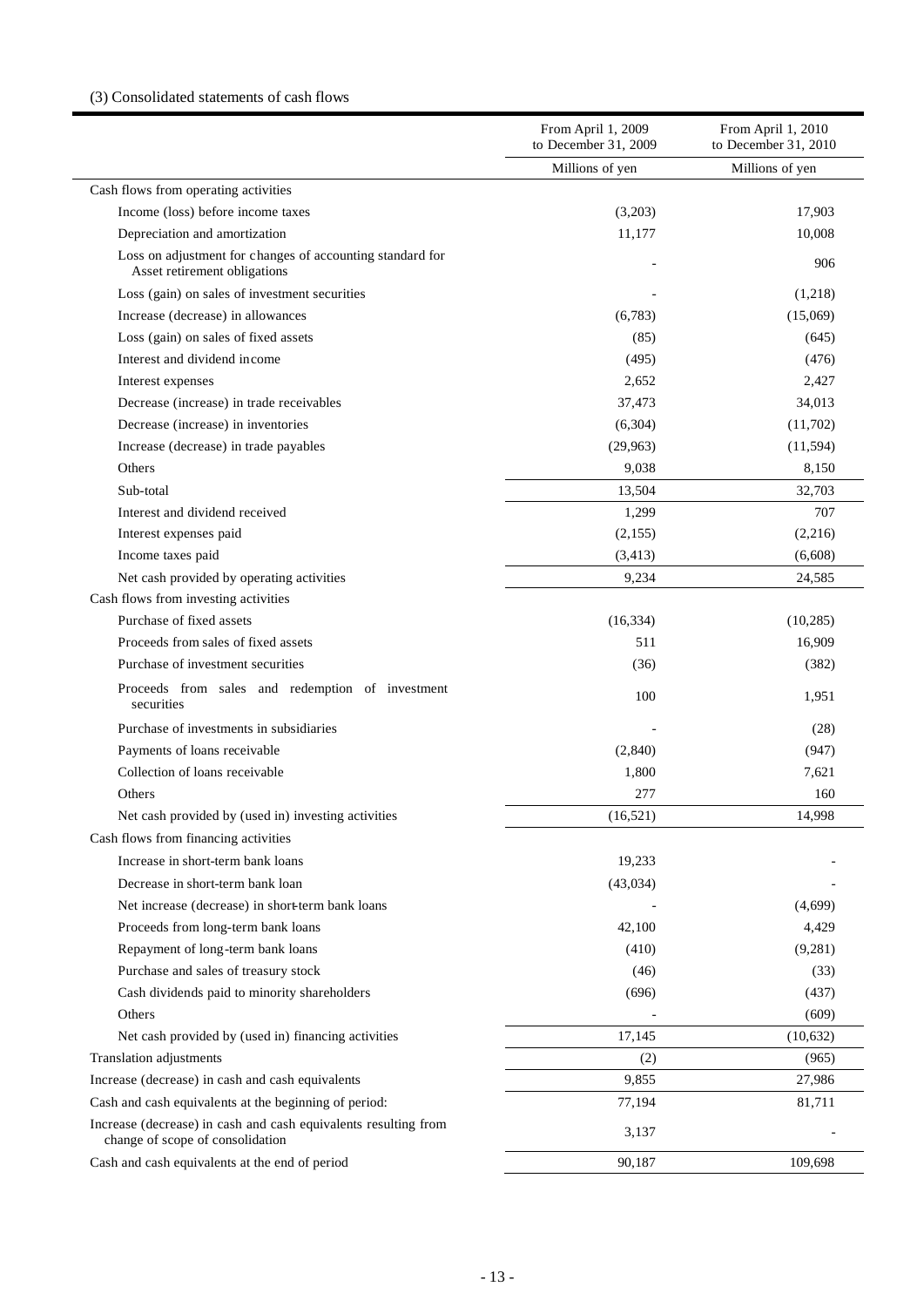### (4) Note for the assumption of going concern

Not applicable

### (5) Segment information

Business segment information

From October 1, 2009 to December 31, 2009

|                                           |                                     |                              |                        |         |                              | (Millions of yen) |
|-------------------------------------------|-------------------------------------|------------------------------|------------------------|---------|------------------------------|-------------------|
|                                           | <b>Fluid Machinery</b><br>& Systems | Environmental<br>Engineering | Precision<br>Machinery | Total   | Elimination and<br>corporate | Consolidated      |
| <b>Sales</b>                              |                                     |                              |                        |         |                              |                   |
| (1) Sales to third parties                | 61,805                              | 31,724                       | 13,368                 | 106,897 |                              | 106,897           |
| Intersegment sales and<br>(2)<br>transfer | 565                                 | 1.042                        | 2                      | 1,609   | (1,609)                      |                   |
| Total                                     | 62,370                              | 32,766                       | 13,370                 | 108,507 | (1,609)                      | 106,897           |
| Operating income (loss)                   | 1,646                               | 2,674                        | (96)                   | 4,224   | (24)                         | 4,200             |

### From April 1, 2009 to December 31, 2009

|                            |                                     |                              |                        |         |                              | (Millions of yen) |
|----------------------------|-------------------------------------|------------------------------|------------------------|---------|------------------------------|-------------------|
|                            | <b>Fluid Machinery</b><br>& Systems | Environmental<br>Engineering | Precision<br>Machinery | Total   | Elimination and<br>corporate | Consolidated      |
| <b>Sales</b>               |                                     |                              |                        |         |                              |                   |
| (1) Sales to third parties | 198,123                             | 83,677                       | 34,566                 | 316,368 |                              | 316,368           |
| (2) Intersegment sales and |                                     |                              |                        |         |                              |                   |
| transfer                   | 1,079                               | 3,096                        | 9                      | 4,185   | (4,185)                      |                   |
| Total                      | 199,203                             | 86,774                       | 34,576                 | 320,553 | (4,185)                      | 316,368           |
| Operating income (loss)    | 11,934                              | (2, 247)                     | (3,062)                | 6,623   | (24)                         | 6,599             |

Notes: 1 The Group's operate in three business segments as follows:

| Business segment                 | Products                                                                                                                                                                                            |
|----------------------------------|-----------------------------------------------------------------------------------------------------------------------------------------------------------------------------------------------------|
| Fluid Machinery & Systems        | Pumps, Browers, Turbo-compressors, Gas and steam turbines, Chillers, Machinery plant and<br>Pumping system engineering, Cooling and water supply systems for nuclear power plants,<br>Energy supply |
| <b>Environmental Engineering</b> | Environmental restoration equipment, Incinerators, Industrial water/wastewater treatment<br>plants, Environmental system engineering, Chemicals and others                                          |
| <b>Precision Machinery</b>       | Dry vacuum pumps, CMP systems and other equipment for semiconductor industries                                                                                                                      |

2 Change in accounting standards applied

(Change in standard for cost of completed work and construction revenue)

Beginning with the first quarter of the current fiscal year, accompanying the application of the Accounting Standard for Construction Contracts (Accounting Standards Bureau of Japan (ASBJ) Statement No. 15, issued December 27, 2007) and the Implementation Guidance on Accounting Standard for Construction Contracts (ASBJ Guidance No. 18, issued December 27, 2007).

As a result, sales in the FMS Group were ¥4,393 million and the EE Group were 5,342 million larger, and the operating profit and loss in the FMS Group were ¥678 million and EE Group were ¥1,093 million improve than the previous method of calculation.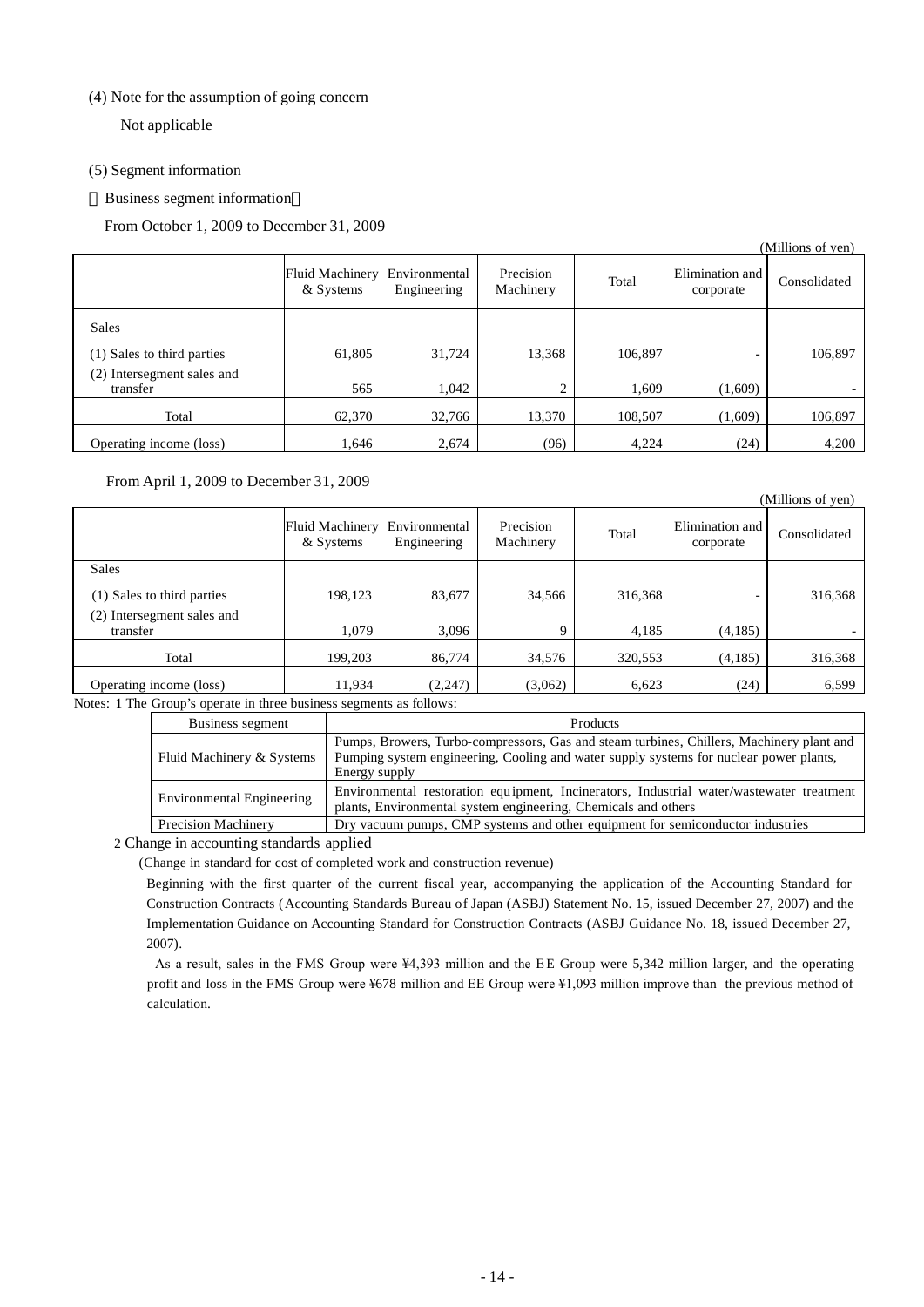### Geographical segment information

From October 1, 2009 to December 31, 2009

|                                        |        |               |        |         |                              | (Millions of yen) |
|----------------------------------------|--------|---------------|--------|---------|------------------------------|-------------------|
|                                        | Japan  | North America | Other  | Total   | Elimination and<br>corporate | Consolidated      |
| <b>Sales</b>                           |        |               |        |         |                              |                   |
| (1) Sales to third parties             | 80,652 | 16,370        | 9,875  | 106,897 | -                            | 106,897           |
| (2) Intersegment sales and<br>transfer | 3,285  | 351           | 843    | 4,480   | (4,480)                      |                   |
| Total                                  | 83,937 | 16,721        | 10,718 | 111,378 | (4,480)                      | 106,897           |
| Operating income                       | 828    | 2,285         | 1,229  | 4,343   | (142)                        | 4,200             |

From April 1, 2009 to December 31, 2009

|                                        |         |               |        |         |                              | (Millions of yen) |
|----------------------------------------|---------|---------------|--------|---------|------------------------------|-------------------|
|                                        | Japan   | North America | Other  | Total   | Elimination and<br>corporate | Consolidated      |
| <b>Sales</b>                           |         |               |        |         |                              |                   |
| (1) Sales to third parties             | 232,417 | 55,720        | 28,230 | 316,368 | $\overline{\phantom{0}}$     | 316,368           |
| (2) Intersegment sales and<br>transfer | 6,806   | 1,533         | 3,801  | 12,140  | (12, 140)                    |                   |
|                                        |         |               |        |         |                              |                   |
| Total                                  | 239,223 | 57,253        | 32,031 | 328,508 | (12, 140)                    | 316,368           |
| Operating income (loss)                | (3,730) | 7,345         | 3,243  | 6,857   | (257)                        | 6,599             |

Notes: 1 Countries and areas are classified according to the geographical proximity.

2 Countries and areas included in the above classification are as follows:

(1) North America: USA

(2) Other areas: Italy, Germany, China, Philippines, Taiwan, Singapore, Brazil, Korea and Malaysia

3 Change in accounting standards applied

(Change in standard for cost of completed work and construction revenue)

Beginning with the first quarter of the current fiscal year, accompanying the application of the Accounting Standard for Construction Contracts (Accounting Standards Bureau of Japan (ASBJ) Statement No. 15, issued December 27, 2007) and the Implementation Guidance on Accounting Standard for Construction Contract s (ASBJ Guidance No. 18, issued December 27, 2007).

As a result, sales in Japan were ¥9,735 million larger, and the operating income were ¥1,771million larger than the previous method of calculation.

Overseas sales

From October 1, 2009 to December 31, 2009

(Millions of yen)

|   |                                               | Asia   | North America | Europe | Other areas | Total   |
|---|-----------------------------------------------|--------|---------------|--------|-------------|---------|
|   | Overseas sales                                | 18,646 | 10,126        | 8,253  | 5,325       | 42,351  |
| Н | Consolidated net sales                        |        |               |        |             | 106,897 |
|   | III Percentage of overseas sales to net sales | 17.4   | 9.5           | 7.7    | 5.0         | 39.6    |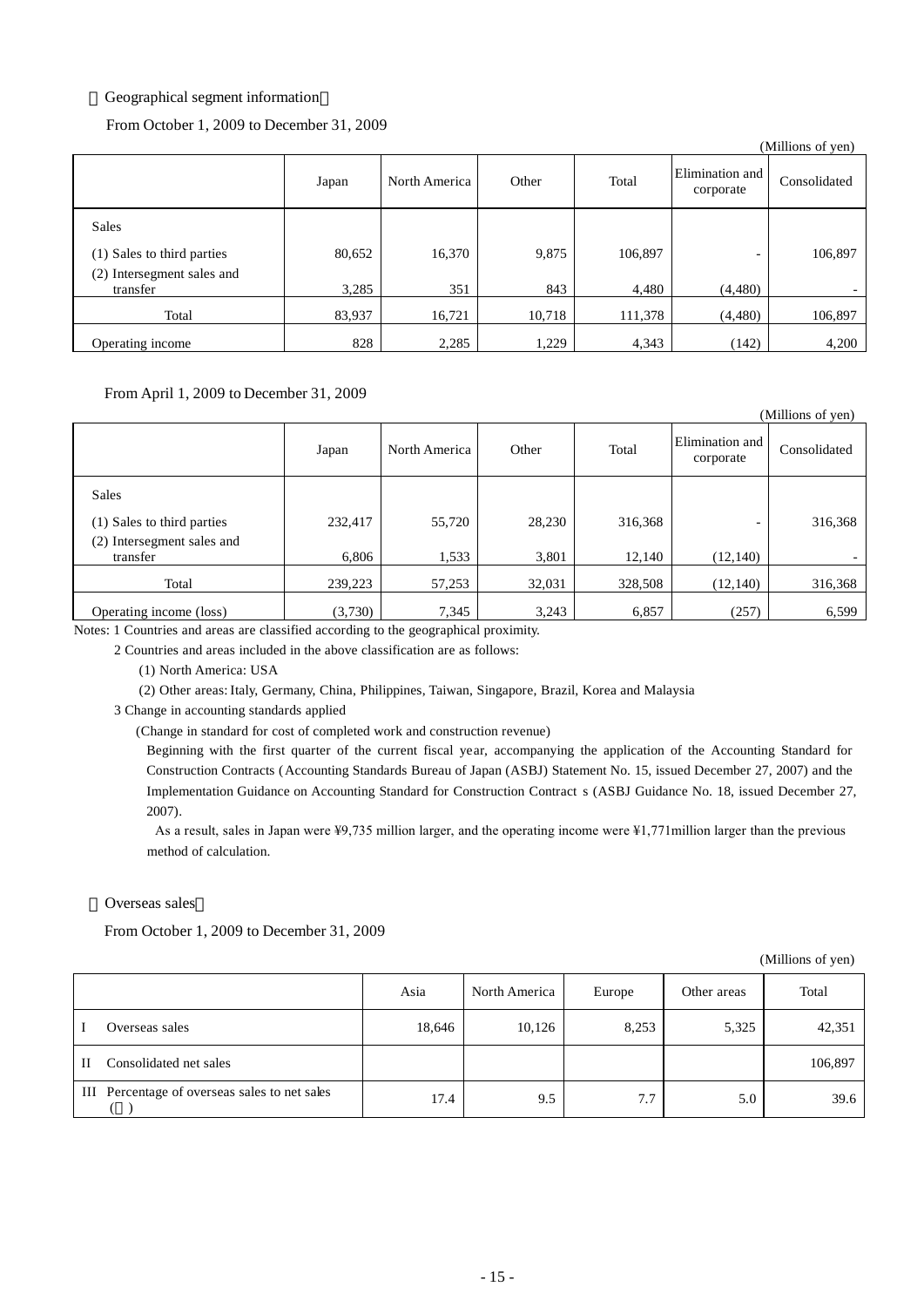#### From April 1, 2009 to December 31, 2009

(Millions of yen)

|                                               | Asia   | North America | Europe | Other areas | Total   |
|-----------------------------------------------|--------|---------------|--------|-------------|---------|
| Overseas sales                                | 52,272 | 34,935        | 29,088 | 22,174      | 138,471 |
| Consolidated net sales<br>$\mathbf{H}$        |        |               |        |             | 316,368 |
| III Percentage of overseas sales to net sales | 16.5   | 11.0          | 9.2    | 7.0         | 43.8    |

Notes: 1 Countries and areas are classified according to the geographical proximity.

2 Countries and areas included in the above classification are as follows:

(1) Asia: Taiwan, China and Korea

(2) North America: USA

(3) Europe: Italy, Germany, UK, Russia and Switzerland

(4) Other areas: Saudi Arabia, Qatar and Iran

3 Overseas sales are net sales of the Company and its subsidiaries other than in Japan.

4 Change in accounting standards applied

(Change in basis for Cost of Completed work and Construction Revenue)

Beginning with the first quarter of the current fiscal year, accompanying the application of the Accounting Standard for Construction Contracts (Accounting Standards Bureau of Japan (ASBJ) Statement No. 15, issued December 27, 2007) and the Implementation Guidance on Accounting Standard for Construction Contracts (ASBJ Guidance No. 18, issued December 27, 2007).

As a result, sales of overseas in Asia were ¥1,078 million larger, and in other areas were ¥1,858 million larger than under the previous method of calculation.

#### Segment information

1. Overview of reportable segments

From April 1, 2010 to December 31, 2010 and From October 1, 2010 to December 31, 2010

The reportable segments are constituent units of the EBARA Group for which separate financial information is avai lable. The

Board of Directors periodically examines these segments for the purpose of deciding the allocation of management resources and evaluating operating performance.

The EBARA Group is conducting its business operations through three in -house companies: the FMS Company, EE Company, and PM Company. Therefore, the EBARA Group is composed of product and service segments based along the lines of the in-house companies, and its three reporting segments are Fluid Machinery & Systems, Environmental Engineering, and Precision Machinery.

| Segment                          | <b>Principal Products</b>                                                                                                                     | Contents                                                                    |
|----------------------------------|-----------------------------------------------------------------------------------------------------------------------------------------------|-----------------------------------------------------------------------------|
| Fluid Machinery & Systems        | Pumps, browers, turbo-compressors, turbines,<br>freezer chillers and others                                                                   | Manufacture, sale, operation and maintenance<br>$(O&M)$ services and others |
| <b>Environmental Engineering</b> | Municipal waste processing plants, industrial<br>waste incineration plants and others                                                         | Engineering, construction, O&M services and<br>others                       |
| <b>Precision Machinery</b>       | Dry vacuum pumps, CMP equipment, planting<br>systems and other machinery and equipment<br>used in the semiconductor manufacturing<br>industry | Manufacture, sale and maintenance                                           |

The Group's operate in three business segments as follows: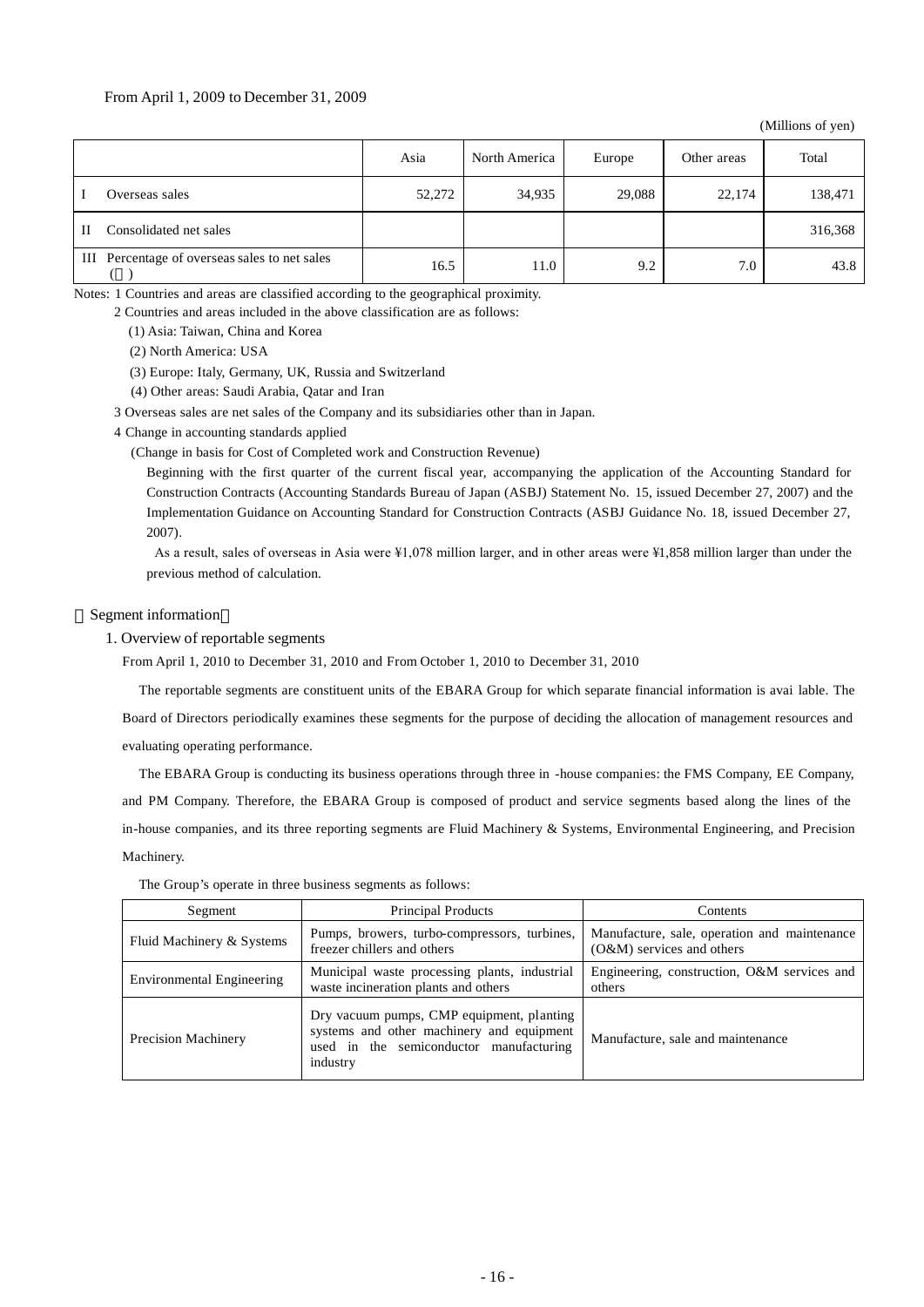### 2. Information about sales and profit or loss by reportable segments

#### From April 1, 2010 to December 31, 2010

|                                                                                        |                                 |                              |                        |                |                |                  |                                     | (WHILIONS OF YEAR) |
|----------------------------------------------------------------------------------------|---------------------------------|------------------------------|------------------------|----------------|----------------|------------------|-------------------------------------|--------------------|
|                                                                                        | Reportable segments             |                              |                        | Others         | Total          |                  | Adjustment Consolidated             |                    |
|                                                                                        | Fluid<br>Machinery &<br>Systems | Environmental<br>Engineering | Precision<br>Machinery | Total          | (Notes 1)      |                  | (Notes 2)                           | (Notes 3)          |
| Sales<br>(1) Sales to third<br>parties<br>(2)<br>Intersegment<br>sales and<br>transfer | 180,722<br>744                  | 31,811<br>64                 | 46,020<br>7            | 258,554<br>816 | 7,436<br>3,478 | 265,990<br>4,294 | $\overline{\phantom{a}}$<br>(4,294) | 265,990            |
| Total                                                                                  | 181,466                         | 31,875                       | 46,028                 | 259,370        | 10,915         | 270,285          | (4,294)                             | 265,990            |
| Segment<br>income (loss)                                                               | 13,830                          | 1,024                        | 5,593                  | 20,448         | (158)          | 20,289           | 135                                 | 20,425             |

 $\alpha$  curve of  $\alpha$ 

From October 1, 2010 to December 31, 2010

|                                                                                        |                                 |                              |                        |               |                |                 |                                         | (Millions of yen) |
|----------------------------------------------------------------------------------------|---------------------------------|------------------------------|------------------------|---------------|----------------|-----------------|-----------------------------------------|-------------------|
|                                                                                        | Reportable segments             |                              |                        | Others        |                |                 | Adjustment Consolidated                 |                   |
|                                                                                        | Fluid<br>Machinery &<br>Systems | Environmental<br>Engineering | Precision<br>Machinery | Total         | (Notes 1)      | Total           | (Notes 2)                               | (Notes 3)         |
| Sales<br>(1) Sales to third<br>parties<br>(2)<br>Intersegment<br>sales and<br>transfer | 63,624<br>416                   | 13,204<br>14                 | 14,223                 | 91,053<br>432 | 1,826<br>1,213 | 92,879<br>1,646 | $\qquad \qquad \blacksquare$<br>(1,646) | 92,879            |
| Total                                                                                  | 64,041                          | 13,218                       | 14,225                 | 91,486        | 3,039          | 94,525          | (1,646)                                 | 92,879            |
| Segment<br>income (loss)                                                               | 7,063                           | 2,149                        | 1,823                  | 11,036        | (213)          | 10,822          | (40)                                    | 10,782            |

Notes: 1 The "Others" item in the table above is the business segment for operations that are not included among reporting segments. It contains business support services and other activities.

2 The "Adjustment" item for segment income (loss) shows eliminations among intersegment sales and transfers.

3 Segment income (loss) has been adjusted with operating income in the quarterly consolidated statements of income.

3 Information about impairment loss of fixed assets, goodwill and negative goodwill by reportable segment

From October 1, 2010 to December 31, 2010

(Material impairment loss of fixed assets)

Not applicable

(Material change in goodwill amount)

Not applicable

(Material negative goodwill arisen)

Not applicable

### (Additional information)

From the beginning of the first quarter of the current fiscal year, the group has adopted the Accounting Standards for Disclosures about Segments of an Enterprise and Related Information (Accounting Standards Bureau of Japan (ASBJ) Statement No. 17, issued on March 27, 2009) and the Implementation Guidance on Accounting Standard for Disclosures about Segments of an Enterprise and Related Information (ASBJ Guidance No. 20, issued on March 21, 2008).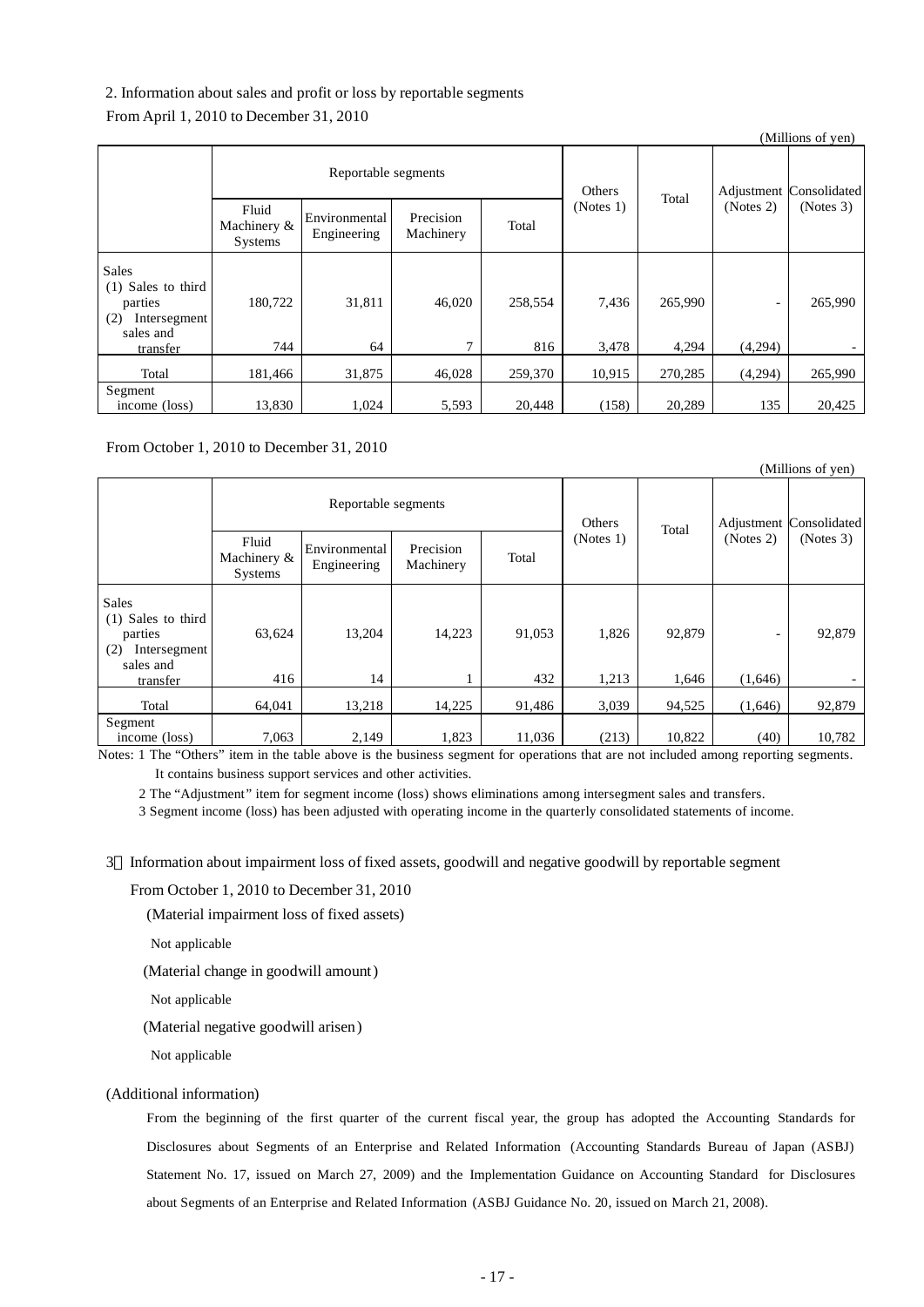#### (Reference information)

Beginning with the first quarter under review, the "others" business, which was previously included in the "Environmental Engineering" business segment, has been presented in the "Other" business segment, which contains results of activities not included in principal reporting segments. The consolidated amounts for the third quarter of the previous fiscal year, according to the reporting segment classification after changes, are shown in the table below.

From April 1, 2009 to December 31, 2009

|                                                                                        |                                 |                              |                        |                  |                |                  |                                     | (Millions of yen) |
|----------------------------------------------------------------------------------------|---------------------------------|------------------------------|------------------------|------------------|----------------|------------------|-------------------------------------|-------------------|
|                                                                                        | Reportable segments             |                              |                        | Others           |                |                  | Adjustment Consolidated             |                   |
|                                                                                        | Fluid<br>Machinery &<br>Systems | Environmental<br>Engineering | Precision<br>Machinery | Total            | (Notes 1)      | Total            | (Notes 2)                           | (Notes 3)         |
| Sales<br>(1) Sales to third<br>parties<br>(2)<br>Intersegment<br>sales and<br>transfer | 198,123<br>1.079                | 78,022<br>258                | 34,566<br>9            | 310,713<br>1,347 | 5,654<br>4,290 | 316,368<br>5,638 | $\overline{\phantom{a}}$<br>(5,638) | 316,368           |
| Total                                                                                  | 199,203                         | 78,281                       | 34,576                 | 312,060          | 9,945          | 322,006          | (5,638)                             | 316,368           |
| Segment<br>income (loss)                                                               | 11,934                          | (2,999)                      | (3,062)                | 5,871            | 557            | 6,429            | 170                                 | 6,599             |

From October 1, 2009 to December 31, 2009

|                                                                                        |                                 |                              |                        |                |                |                  |              | (Millions of yen) |
|----------------------------------------------------------------------------------------|---------------------------------|------------------------------|------------------------|----------------|----------------|------------------|--------------|-------------------|
|                                                                                        | Reportable segments             |                              |                        | Others         |                | Adjustment       | Consolidated |                   |
|                                                                                        | Fluid<br>Machinery &<br>Systems | Environmental<br>Engineering | Precision<br>Machinery | Total          | (Notes 1)      | Total            | (Notes 2)    | (Notes 3)         |
| Sales<br>(1) Sales to third<br>parties<br>(2)<br>Intersegment<br>sales and<br>transfer | 61,805<br>565                   | 29,756<br>84                 | 13,368<br>2            | 104,930<br>651 | 1,967<br>1,467 | 106.897<br>2,119 | -<br>(2,119) | 106,897           |
| Total                                                                                  | 62,370                          | 29,841                       | 13,370                 | 105,582        | 3,434          | 109,016          | (2,119)      | 106,897           |
| Segment<br>income (loss)                                                               | 1,646                           | 2,062                        | (96)                   | 3,612          | 465            | 4,077            | 122          | 4,200             |

Notes: 1 The "Others" item in the table above is the business segment for operations that are not included among reporting segments. It contains business support services and other activities.

2 The "Adjustment" item for segment income (loss) shows eliminations among intersegment sales and transfers.

3 Segment income (loss) has been adjusted with operating income in the quarterly consolidated statements of income.

(6) Note for significant changes in the amount of shareholders' equity

Not applicable